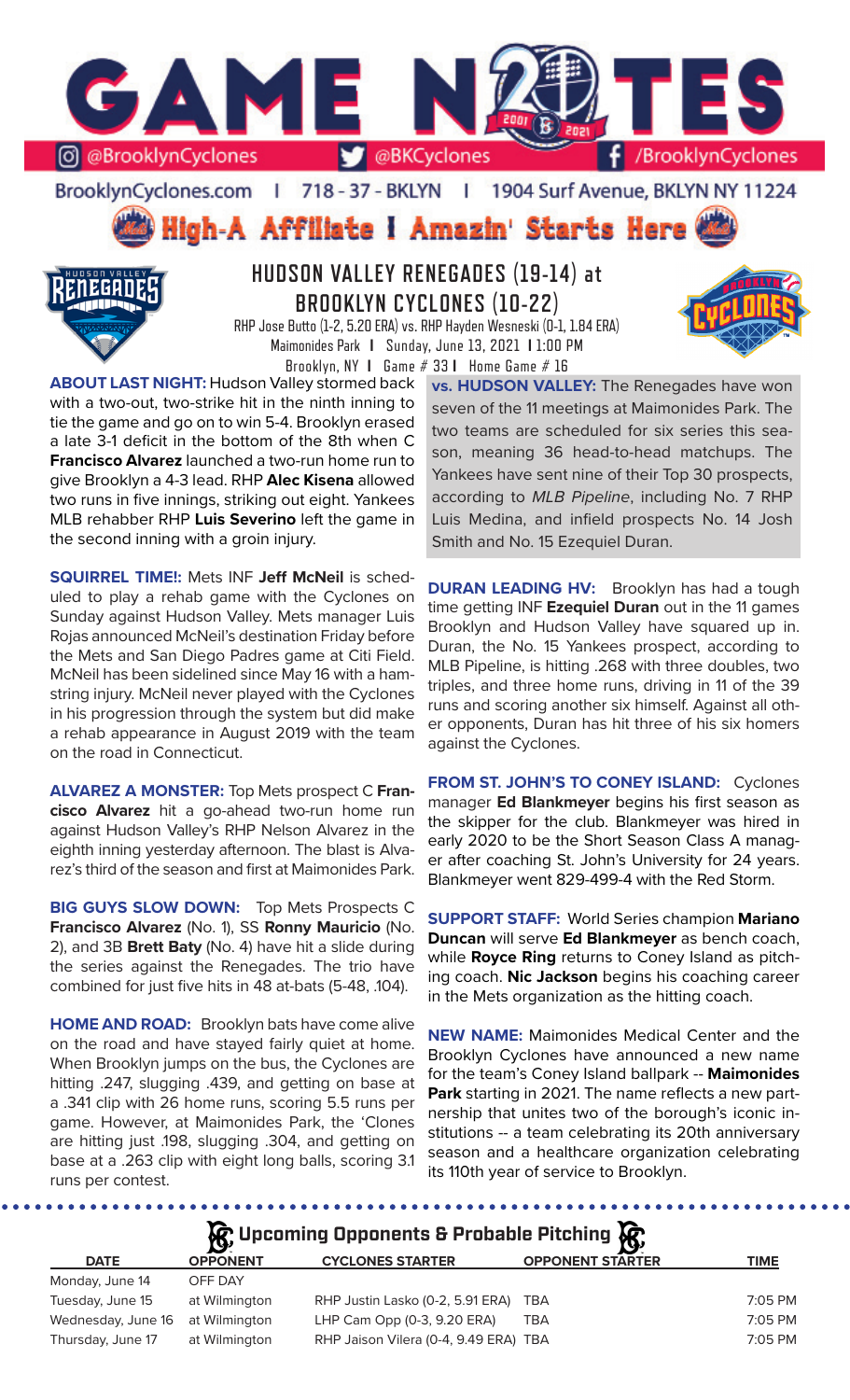

**LAST TIME OUT:** Butto had his worst start of the season last Sunday at Jersey Shore, allowing four home runs -- a new career high.

6/6 @ JS L 4.0 8 6 6 2 4 4 .223 6/1 @ JS W 5.1 3 3 2 1 5 1 .179 5/23 vs. HV 5.0 5 1 1 0 5 0 .188 5/18 vs. HV 5.2 2 2 2 1 3 1 .156 5/12 @GVL 4.0 2 1 1 3 6 0 .185 5/5 @ASH L 3.2 3 4 4 3 5 0 .214

**TOP 30 PROSPECT:** Jose Butto ranks No. 15 in the Mets 578 system according to *MLB Pipeline*.

**ARM ACTION:** Butto's change-up has sparkled during his time as a professional with scouts calling it "near elite." Butto only throws 93 mph and had touched 96 mph, but his change, thrown 10-11 mph slower, is torturous to opposing batters due to his arm action mimicking his fastball delivery.

**ASCENSION:** Spent 2019 with formerly Low-A Columbia marked Butto's best as a professional, posting a career-high 8.76 K/9 and a career-fewest 2.49 BB/9. The Venezuelan also only allowed eight home runs in 112 innings, good for 0.64 HR/9. His 3.43 FIP in 2019 has been his lowest mark since pitching in the states.

**CUMANA, SUCRE:** Butto hails from Cumana, Sucre, Venezuela, a city on the northern tip of Venezuela near the coast. Argueably, the most famous MLB player from Cumana is Armando Galarraga, who pitched for five different teams. He is best known for being one out away from a perfect game in 2010 before first base umpire Jim Joyce mistakenly called the runner safe.

### **ONE STEP UP:** After pitching with Low-A Columbia in 2019,

| K%                                     | BB%                          | HR/9                              |  |  |  |  |  |  |
|----------------------------------------|------------------------------|-----------------------------------|--|--|--|--|--|--|
| 24.3%                                  | 8.7%                         | 1.95                              |  |  |  |  |  |  |
| BABIP                                  | GB%                          | FIP                               |  |  |  |  |  |  |
| .243                                   | 41.9%                        | 5.57                              |  |  |  |  |  |  |
| <b>BUTTO'S SEASON AND CAREER HIGHS</b> |                              |                                   |  |  |  |  |  |  |
| 2021 Season                            |                              | Career                            |  |  |  |  |  |  |
| 6 (5/16 at Greenville)                 | <b>Strikeouts</b>            | 9 (6/21/19 at Asheville)          |  |  |  |  |  |  |
| None                                   | <b>Double Digit K Games</b>  | None                              |  |  |  |  |  |  |
| 5 (5/23 vs. Hudson Valley)             | <b>High Hits, Game</b>       | 9 (2x, last: 4/11/19 at Lexingt.) |  |  |  |  |  |  |
| 4 (6/6 at Jersey Shore)                | High HR, Game                | 4 (6/6 at Jersey Shore)           |  |  |  |  |  |  |
| 6 (6/6 at Jersey Shore)                | <b>High Runs, Game</b>       | 6 (3x, last: 6/6/21 at JS)        |  |  |  |  |  |  |
|                                        |                              | 3 (11x, 5/12/21 at Greenville)    |  |  |  |  |  |  |
| 3 (3x, 5/16 at Greenville)             | <b>High Walks, Game</b>      |                                   |  |  |  |  |  |  |
| 5.2 (5/18 vs. HV)                      | <b>Innings Pitched, Game</b> | 6.2 (7/1/19 vs. Greenville)       |  |  |  |  |  |  |
| None                                   | <b>Complete Games</b>        | 1 (6 IP, 7/24/18 vs. Danville)    |  |  |  |  |  |  |

**DATE OPP DEC IP H R ER BB K HR AVG**

**Brooklyn Cyclor**<br>**DATE OPP DEC IP H R** 

| CYCLONES STARTING PITCHER BREAKDOWN |   |          |                                                       |     |         |  |  |  |  |  |
|-------------------------------------|---|----------|-------------------------------------------------------|-----|---------|--|--|--|--|--|
| <b>STARTER</b>                      |   |          | <b>GS Quality StartsRun SupportRS/Start BC Record</b> |     |         |  |  |  |  |  |
| Butto, Jose                         | 6 | O        | 31                                                    | 5.2 | $3-3$   |  |  |  |  |  |
| Kisena, Alec                        | 5 | O        | 26                                                    | 5.2 | $1 - 4$ |  |  |  |  |  |
| Lasko, Justin                       |   | O        | 3                                                     | 1.5 | $0 - 2$ |  |  |  |  |  |
| Opp, Cam                            |   | $\Omega$ | 10                                                    | 2.5 | $1 - 3$ |  |  |  |  |  |
| Parsons, Hunter                     |   | O        | 5                                                     | 5.0 | $1 - 0$ |  |  |  |  |  |
| Rojas, Oscar                        | 4 | O        | 21                                                    | 5.3 | $1 - 3$ |  |  |  |  |  |
| Vilera, Jaison                      | 6 | O        | 18                                                    | 3.0 | $0 - 6$ |  |  |  |  |  |
| Walker, Josh                        |   |          | 27                                                    | 68  | $3-1$   |  |  |  |  |  |

|                  | <b>BROOKLYN CYCLONES PITCHING BREAKDOWN</b> |                    |               |  |    |    |         |        |           |            |                           |            |      |               |     |     |    |           |        |           |                     |
|------------------|---------------------------------------------|--------------------|---------------|--|----|----|---------|--------|-----------|------------|---------------------------|------------|------|---------------|-----|-----|----|-----------|--------|-----------|---------------------|
|                  | W-L                                         | <b>ERA</b>         | IP HR         |  |    |    | ER BB K |        | <b>HR</b> | <b>AVG</b> |                           | W-L        | ERA  | IP            | H R |     | ER | <b>BB</b> | K      | <b>HR</b> | <b>AVG</b>          |
| <b>STARTERS</b>  | 5-16                                        | - 6.40             | 136.1 135 107 |  |    | 97 |         | 53 147 | - 30      | .255       | <b>I</b> HOME             | 4-11       | 4.15 | 130.0 110     |     | 69  | 60 |           | 55 135 | 10        | .229                |
| <b>RELIEVERS</b> |                                             | 5-6 3.90 134.0 116 |               |  | 74 | 58 | 69      | 158    | - 9       | .228       | I ROAD                    | $6-11$     | 6.09 | 140.1 141     |     | 112 |    | 95 67     | 170    | - 29      | .247                |
| <b>TOTAL</b>     | 10-22 4.99 270.1 251 181                    |                    |               |  |    |    |         |        |           |            | 150 122 305 39 .242 TOTAL | 10-22 4.99 |      | 270.1 251 181 |     |     |    |           |        |           | 150 122 305 39 .242 |
|                  |                                             |                    |               |  |    |    |         |        |           |            |                           |            |      |               |     |     |    |           |        |           |                     |
|                  |                                             |                    |               |  |    |    |         |        |           |            |                           |            |      |               |     |     |    |           |        |           |                     |

**BULLPEN NOTES**

-RHP Bryce Montes de Oca leads the relievers with a 33.3% strikeout rate.

-RHP Brian Metoyer's 3.03 FIP is the lowest in the Cyclones bullpen.

-RHP Eric Orze has the bullpen's finest K-BB% (22.6%), posting a 27.4% K rate and a 4.8% BB rate.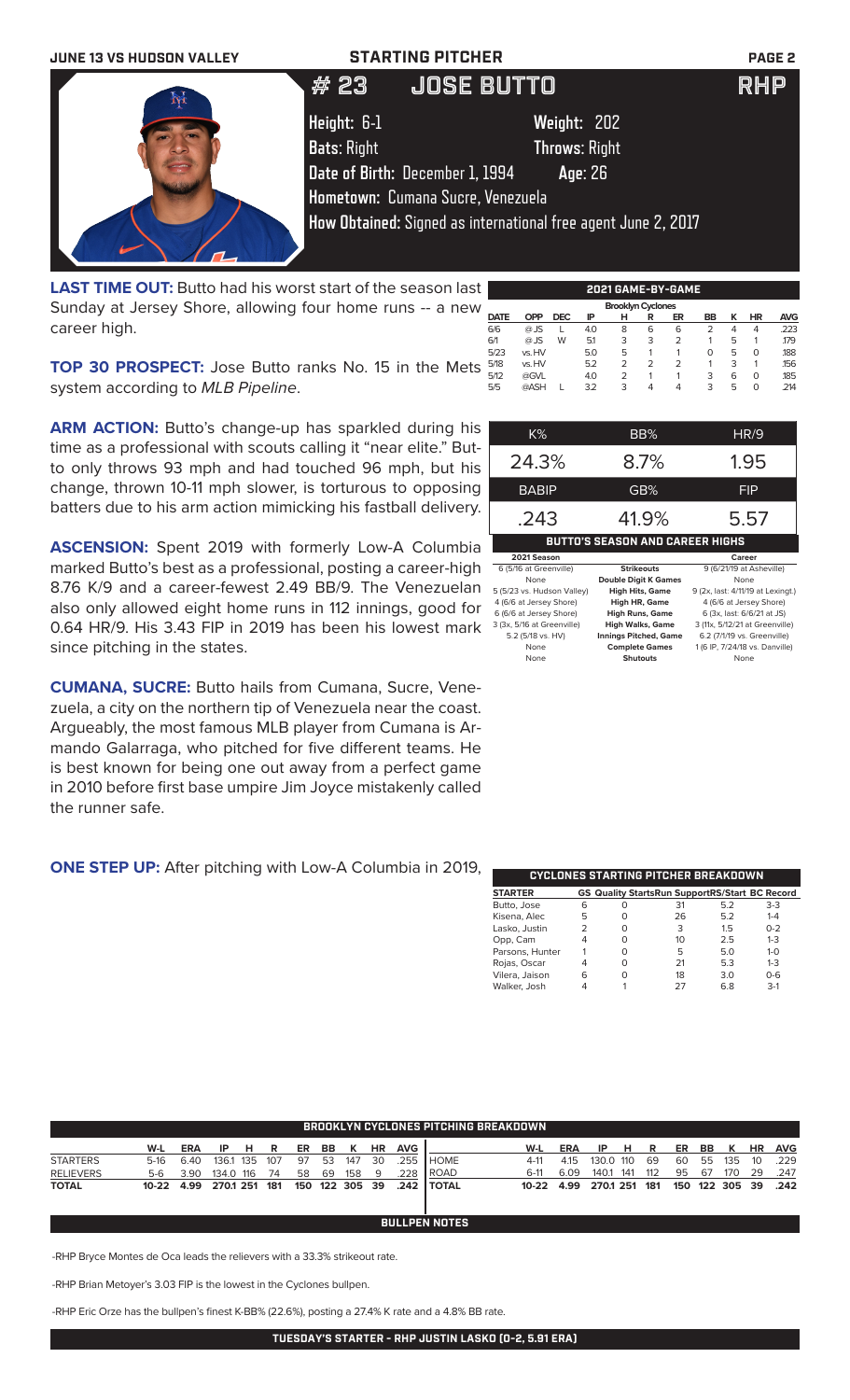| <b>JUNE 13 VS HUDSON VALLEY</b>                                                                     |                                                                                                                                     | <b>BATTING PAGES</b>                                                                                                                                                                                                                                                                                                                                                             | <b>PAGE 3</b>                                                                                                                                                                       |
|-----------------------------------------------------------------------------------------------------|-------------------------------------------------------------------------------------------------------------------------------------|----------------------------------------------------------------------------------------------------------------------------------------------------------------------------------------------------------------------------------------------------------------------------------------------------------------------------------------------------------------------------------|-------------------------------------------------------------------------------------------------------------------------------------------------------------------------------------|
| #19 FRANCISCO ALVAREZ - C                                                                           |                                                                                                                                     |                                                                                                                                                                                                                                                                                                                                                                                  | .250, 3 HR, 11 RBI, .368 wOBA, wRC+ 132                                                                                                                                             |
| Last Game: 2-4, 2B, HR, 2 RBI, R<br><b>RISP: 4-12</b><br><b>Streak:</b> 1 G (2-4)                   | <b>Home: 5-26</b><br><b>Road: 7-22</b><br>vs. HV: 3-14                                                                              | Last HR: 6/12 vs. Hudson Valley<br>Multi-Hit Games: 2 (6/12 vs. Hudson Valley)<br>Multi-RBI Games: 2 (6/12 vs. Hudson Valley)                                                                                                                                                                                                                                                    | Season High, Hits: 3 (6/6 at JS)<br>Season High, Runs: 1 (3x, 6/12 vs HV)<br>Season High, RBI: 4 (6/6 at JS)<br>Season High, SB: 1(6/3 at JS)                                       |
|                                                                                                     | No. 38 prospect in the game according to MLB Pipeline                                                                               | Fiters his fourth year in the Mets organizationCalled up from Low-A St. Lucie on Monday, May 2419 years old, turning 20 on November 19<br>· Ranks as the No. 1 prospect in the Mets system according to both MLB Pipeline and Baseball AmericaRanked as No. 4 catching prospect in baseball and the                                                                              |                                                                                                                                                                                     |
|                                                                                                     | • Non-roster invitee to Mets Spring TrainingSigned with NYM as NDFA on July 2, 2018                                                 | • Hit .417 (20-48) with five doubles, two home runs, and 12 RBIs in 15 games with St. LucieStruck out seven times and walked 15went 2-for-4 in stolen bases                                                                                                                                                                                                                      |                                                                                                                                                                                     |
| ZACH ASHFORD - OF<br>#9                                                                             |                                                                                                                                     |                                                                                                                                                                                                                                                                                                                                                                                  | .208, 1 HR, 5 RBI, .291 wOBA, wRC+ 84                                                                                                                                               |
| Last Game: 1-4, 3B<br><b>RISP: 3-12</b><br><b>Streak:</b> 1 G (1-4)                                 | <b>Home: 7-29</b><br><b>Road: 3-19</b><br>vs. HV: 3-12                                                                              | Last HR: 5/23 vs. Hudson Valley<br>Multi-Hit Games: 1 (5/23 vs. Hudson Valley)<br>Multi-RBI Games: 1(5/23 vs. Hudson Valley)                                                                                                                                                                                                                                                     | Season High, Hits: 2 (5/23 vs. HV)<br>Season High, Runs: 2 (6/6 at JS)<br><b>Season High, RBI: 2 (5/23 vs. HV)</b><br><b>Season High, SB:</b> 1 (2x, 6/9 vs. HV G2)                 |
|                                                                                                     | • Drafted by the Mets out of Fresno State in the 6th round of the 2019 MLB Draft                                                    | · Enters his third year in the Mets organizationCalled up from Low-A St. Lucie on Saturday, May 22<br>• Hit .340 (17-50) in 14 games with the St. Lucie Mets in 2021, collecting three doubles and six walks with a stolen base<br>• Spent his first few games as a pro with Brooklyn in 2019, hitting .136 in 16 games before being sent to the GCL Mets (37 G, .295/2/23/.413) |                                                                                                                                                                                     |
| # 22 BRETT BATY - INF                                                                               |                                                                                                                                     |                                                                                                                                                                                                                                                                                                                                                                                  | .327, 5 HR, 29 RBI, .431 wDBA, wRC+ 172                                                                                                                                             |
| Last Game: 0-4, RBI<br><b>RISP:</b> 16-33 (.485)<br>Streak:                                         | <b>Home: 11-47</b><br><b>Road: 22-53</b><br>vs. HV: 2-14                                                                            | Last HR: 6/9 vs. Hudson Valley G2<br>Multi-Hit Games: 10 (6/9 vs. Hudson Valley G2) Season High, Runs: 2 (5x, 6/9 vs. HV G2)<br>Multi-RBI Games: 8 (6/4 at Jersey Shore)                                                                                                                                                                                                         | Season High, Hits: 4 (5/19 vs. HV)<br><b>Season High, RBI:</b> $4$ (2x, $6/3$ at JS)<br>Season High, SB: 1 (2x, 5/19 vs. HV)                                                        |
|                                                                                                     | • Joined the Alternate Training Site in Brooklyn in 2020                                                                            | • Enters his third year in the Mets organizationRated as the No. 4 prospect in the Mets system and the No. 94 prospect in baseball according to MLB Pipeline<br>• Earned a non-roster invitation to Spring Training in 2021, collecting a double and a single in 10 games and 10 at-bats                                                                                         |                                                                                                                                                                                     |
|                                                                                                     |                                                                                                                                     | • Spent the majority of his first pro season with Kingsport (R) before a promotion to Brooklyn to finish the 2019 season, winning the league title with the Cyclones<br>Committed to the University of Texas before being drafted in the first round (12th overall) in 2019                                                                                                      |                                                                                                                                                                                     |
| #11<br><b>CODY BOHANEK - INF</b>                                                                    |                                                                                                                                     |                                                                                                                                                                                                                                                                                                                                                                                  | .242, 2 HR, 3 RBI, .385 WOBA, WRC+ 143                                                                                                                                              |
| Last Game: 0-3, R<br>$RISP: 0-8$<br>Streak:                                                         | <b>Home: 2-17</b><br><b>Road: 5-16</b><br>vs. HV: 2-17                                                                              | Last HR: 6/9 vs. Hudson Valley G1<br>Multi-Hit Games: 1 (5/5 at Asheville)<br><b>Multi-RBI Games:</b>                                                                                                                                                                                                                                                                            | Season High, Hits: 3 (5/5 at Asheville)<br>Season High, Runs: 2 (5/4 at Asheville)<br><b>Seaon High, RBI:</b> 1(2x, 6/9 vs HV G1)<br>Season High, SB:                               |
| <b>ANTOINE DUPLANTIS - OF</b><br>#8<br><b>Last Game: DNP</b><br><b>RISP:</b> 5-19 (.263)<br>Streak: | • Originally drafted by Houston in the 30th round of the 2017 MLB Draft.<br><b>Home:</b> 6-45<br><b>Road: 20-62</b><br>vs. HV: 1-15 | <b>Last HR:</b> 5/6 at Asheville<br>Multi-Hit Games: 7 (6/6 at Jersey Shore)<br>Multi-RBI Games: 1 (5/12 at Greenville)                                                                                                                                                                                                                                                          | .262, 1 HR, 5 RBI, .322 wOBA, wRC+ 103<br><b>Season High, Hits: 4 (5/16 at Greenville)</b><br>Season High, Runs: 4 (5/16 at Greenville)<br>Season High, RBI: 2 (5/12 at Greenville) |
|                                                                                                     |                                                                                                                                     | • Enters his third year in the Mets organization Spent his draft year with Brooklyn and scored the game-winning run against Lowell in the 2019 NYPL Championship                                                                                                                                                                                                                 | Season High, SB: 1 (2x, 5/16 at Greenville)                                                                                                                                         |
| finished a season at LSU hitting lower than .316                                                    | • Recorded eight outfield assists in 47 games to lead Brooklyn in 2019                                                              | • Finished his LSU career with 359 hits, most in school history and second-most in SEC history behind fellow Mets MiLB outfielder Jake Mangum (383 hits)Never                                                                                                                                                                                                                    |                                                                                                                                                                                     |
| # 20 JOE GENORD - INF                                                                               |                                                                                                                                     | • Mets 12th round pick, 2019Also drafted in the 19th round by Cleveland in 2018Brother Armond, holds the world record in the pole vault with a height of 6.18m.                                                                                                                                                                                                                  | .214, 6 HR, 12 RBI, .308 w0BA, wRC+ 95                                                                                                                                              |
| Last Game: 1-3, R<br><b>RISP: 1-21 (.048)</b><br><b>Streak: 1 G (1-3)</b>                           | <b>Home: 7-42</b><br><b>Road: 14-57</b><br>vs. HV: 1-11                                                                             | Last HR: 6/1 at Jersey Shore<br>Multi-Hit Games: 3 (5/19 vs. Hudson Valley)<br>Multi-RBI Games: 3 (6/1 at Jersey Shore)                                                                                                                                                                                                                                                          | Season High, Hits: 3 (2x, 5/19 vs. HV)<br>Season High, Runs: 3 (2x, 5/19 vs. HV)<br>Season High, RBI: 3 (5/8 at Asheville)<br>Season High, SB:                                      |
|                                                                                                     | • Two-time All-AAC honoree who led USF in home runs in each of his three seasons                                                    | • Enters his third year in the Mets organization…Named to the NYPL All-Star team and won a league title with Brooklyn in 2019<br>• Led the Cyclones with nine home runs and 44 RBIsEarned Player of the Week honors with the Cyclones during the week of July 7.                                                                                                                 |                                                                                                                                                                                     |
| • Mets 9th round pick in 2019 out of South Florida                                                  | • Also drafted by the Los Angeles Dodgers in the 19th round of the 2015 draft.                                                      |                                                                                                                                                                                                                                                                                                                                                                                  |                                                                                                                                                                                     |
| #2<br><b>RONNY MAURICIO - INF</b><br>Last Game: 0-2, 2 BB                                           |                                                                                                                                     |                                                                                                                                                                                                                                                                                                                                                                                  | .231, 6 HR, 22 RBI, .318 wOBA, wRC+ 101<br>Season High, Hits: 3 (2x, 5/16 at Greenville)                                                                                            |
| RISP: 8-31 (.258)<br>Streak:                                                                        | <b>Home: 6-49</b><br><b>Road: 22-68</b><br>vs. HV: 0-14                                                                             | Last HR: 6/5 at Jersey Shore<br>Multi-Hit Games: 4 (6/3 at Jersey Shore)<br>Multi-RBI Games: 6 (6/5 at Jersey Shore)                                                                                                                                                                                                                                                             | Season High, Runs: 2 (4x, 6/3 at JS)<br>Seaon High, RBI: 4 (2x, 5/16 at Greeville)<br>Season High, SB: 1 (5/23 vs. HV)                                                              |
| Dominican Winter League                                                                             | • Named a South Atlantic League mid-season All-Star with Columbia (A) in 2019                                                       | • Enters his fifth year in the Mets organizationRated as the No. 2 prospect in the Mets system and the No. 58 prospect in baseball according to MLB Pipeline<br>• Non-roster invitee to Spring Training for the third consecutive seasonSpent 2020 at the Mets Alternate Site and had one at-bat with the Tigres del Licey in the                                                |                                                                                                                                                                                     |
| <b>JOSE MENA - C</b><br>#16                                                                         |                                                                                                                                     | • Won the 2018 GCL Mets Sterling Award, given to the team's most valuable playerSigned with the Mets as a 16-year-old on July 2, 2017.                                                                                                                                                                                                                                           |                                                                                                                                                                                     |
| Last Game: DNP<br><b>RISP: 0-5</b>                                                                  | <b>Home: 0-13</b><br><b>Road: 2-13</b>                                                                                              | Last HR:<br><b>Multi-Hit Games:</b><br><b>Multi-RBI Games:</b>                                                                                                                                                                                                                                                                                                                   | .077, 0 HR, 2 RBI, .150 w0BA, wRC+ -4<br>Season High, Hits: 1 (2x, 5/14 at Greenville)<br>Season High, Runs: 1 (2x, 5/16 at Greenville)                                             |
| Streak:<br>• Enters his sixth year in the Mets organization                                         | vs. HV: 0-5                                                                                                                         |                                                                                                                                                                                                                                                                                                                                                                                  | <b>Season High, RBI:</b> 1 (2x, 5/21 vs. HV)<br>Season High, SB:                                                                                                                    |
|                                                                                                     |                                                                                                                                     |                                                                                                                                                                                                                                                                                                                                                                                  |                                                                                                                                                                                     |
| RBIs, and runs                                                                                      | • Signed with the Mets on June 22, 2016 as international free agent.                                                                | • Won a 2019 NYPL Championship with Brooklyn, posting his best offensive season as a professional, posting career highs in batting average, hits, home runs,<br>• Has caught 81% of would-be base stealers (51 of 81) in his previous four seasons in the system.                                                                                                                |                                                                                                                                                                                     |
| <b>GERSON MOLINA - OF</b><br># 12                                                                   |                                                                                                                                     |                                                                                                                                                                                                                                                                                                                                                                                  | .125, 1 HR, 2 RBI, .195 WOBA, WRC+ 24                                                                                                                                               |

• Enters his fourth season in the Mets organization, having played just one season

• Played 93 games with the Columbia Fireflies (A) in 2019...Struck out 106 times in 326 plate appearances (33% strikeout rate)

• Received a signing bonus of \$175,000 when he signed with the Mets on August 25, 2018

• Played four seasons in the Cuban National Series with Ciego de Avila, hitting .231 over 93 career games and just 26 plate appearances.

**Season High, SB:** 

**RISP:** 0-14 (.000) **Road:** 2-30 **Multi-Hit Games:** 1 (6/9 vs. Hudson Valley G2) **Season High, Runs:** 1 (4x, 6/9 vs. HV G2) **Streak: vs. HV:** 2-10 **Multi-RBI Games:** 1 (6/9 vs. Hudson Valley G2) **Season High, RBI:** 2 (6/9 vs. HV G2)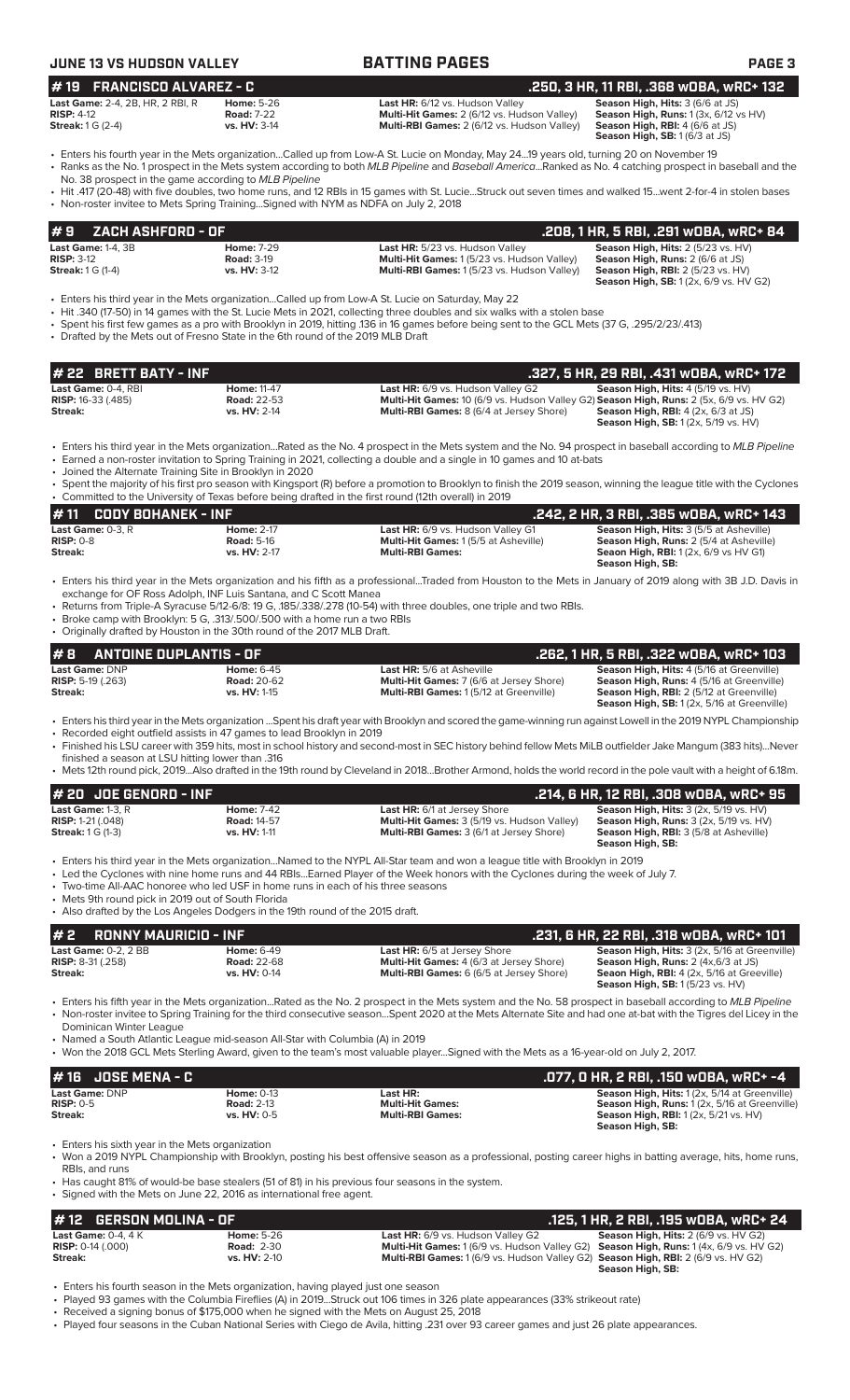| JUNE 13 VS HUDSON VALLEY                                                                                                                                                                                                                                                                                                |                                                         | <b>BATTING PAGES</b>                                                                                                                                                                                                                                                                               | PAGE 4                                                                                                                                                                     |
|-------------------------------------------------------------------------------------------------------------------------------------------------------------------------------------------------------------------------------------------------------------------------------------------------------------------------|---------------------------------------------------------|----------------------------------------------------------------------------------------------------------------------------------------------------------------------------------------------------------------------------------------------------------------------------------------------------|----------------------------------------------------------------------------------------------------------------------------------------------------------------------------|
| #19 LUKE RITTER - INF                                                                                                                                                                                                                                                                                                   |                                                         |                                                                                                                                                                                                                                                                                                    | .232, 4 HR, 13 RBI, .304 wOBA, wRC+ 92                                                                                                                                     |
| Last Game: DNP<br><b>RISP:</b> $3-26$ (.115)<br>Streak:                                                                                                                                                                                                                                                                 | <b>Home: 8-41</b><br><b>Road: 14-54</b><br>vs. HV: 2-10 | Last HR: 5/29 vs. Aberdeen<br>Multi-Hit Games: 5 (6/9 vs. Hudson Valley G1)<br>Multi-RBI Games: 3 (5/16 at Greenville)                                                                                                                                                                             | Season High, Hits: 3 (5/11 at Greenville)<br>Season High, Runs: 2 (5/8 at Asheville)<br>Season High, RBI: 3 (5/16 at Greenville)<br>Season High, SB: 1(5/12 at Greenville) |
| • Led Brooklyn in 2019 in games played (68), runs (39), doubles (15), and walks (33)<br>• Two-time First Team All-AAC honoree                                                                                                                                                                                           |                                                         | Enters his third year in the Mets organizationWon a New York-Penn League title with Brooklyn in 2019<br>• Mets 7th-round pick in 2019 from Wichita StateAlso drafted by the Minnesota Twins in the 37th round of the 2018 MLB Draft                                                                |                                                                                                                                                                            |
| • Played linebacker at Rockhurst High School and set the school record with 184 tackles.                                                                                                                                                                                                                                |                                                         |                                                                                                                                                                                                                                                                                                    |                                                                                                                                                                            |
| <b>LT STRUBLE - OF</b><br># 4                                                                                                                                                                                                                                                                                           |                                                         |                                                                                                                                                                                                                                                                                                    | .250, 0 HR, 0 RBI, .365 w0BA, wRC+ 130                                                                                                                                     |
| Last Game: DNP<br>$RISP: 0-3(.000)$<br><b>Streak:</b> 2 G (2-5)                                                                                                                                                                                                                                                         | <b>Home: 2-8</b><br>Road:<br>vs. HV: 2-8                | Last HR:<br><b>Multi-Hit Games:</b><br><b>Multi-RBI Games:</b>                                                                                                                                                                                                                                     | Season High, Hits: 1 (2x, 6/10 vs. HV)<br>Season High, Runs: 1 (2x 5/21 vs. HV)<br><b>Season High, RBI:</b> 1 (5/19 vs. HV)<br>Season High, SB:                            |
| · Played in the GCL in 2019, hitting .231 over 18 games during his draft year<br>• Selected by the Mets in the 29th round in 2019 out of Felician CollegeHails from Hammonton, NJ                                                                                                                                       |                                                         | • Enters his third year in the Mets organizationReturns 6/8 from Triple-A Syracusewent 1-2 with a walk in two gamesreceived from Low-A St Lucie on 5/18.<br>· With Brooklyn 5/19-5/23: 1-5Went 6-21 (.286) with three RBIs and four walks in seven games with the St. Lucie Mets to begin the year |                                                                                                                                                                            |
| #4<br><b>BLAKE TIBERI - INF/OF</b>                                                                                                                                                                                                                                                                                      |                                                         |                                                                                                                                                                                                                                                                                                    | .186, O HR, 1 RBI, .278 WOBA, WRC+ 76                                                                                                                                      |
| Last Game: 1-4, 2B, R, BB<br>RISP: 1-14 (.071)<br><b>Streak:</b> 1 G (1-4)                                                                                                                                                                                                                                              | <b>Home: 5-21</b><br><b>Road: 6-43</b><br>vs. HV: 1-4   | Last HR:<br>Multi-Hit Games: 2 (5/27 vs. Aberdeen - G2)<br><b>Multi-RBI Games:</b>                                                                                                                                                                                                                 | Season High, Hits: 2 (2x, 5/27 vs. ABD G2)<br>Season High, Runs: 2 (5/22 vs. HV)<br>Season High, RBI: 1 (5/8 at Asheville)<br>Season High, SB:                             |
| after just five games<br>• Has played second base, third base, left field and right field across more than 295 games<br>• Mets 3rd round draft pick in 2016 from Louisville2016 Third Team All-ACC in final year in college.                                                                                            |                                                         | • Enters his sixth year in the Mets organizationReturns to Brooklyn for the first time since his pro debut year in 2016<br>• Spent parts of two seasons with Columbia and St. LucieUnderwent Tommy John surgery on his elbow on May 3, 2017, missing the remainder of the season                   |                                                                                                                                                                            |
| <b>JUAN URIARTE - C</b><br># 17                                                                                                                                                                                                                                                                                         |                                                         |                                                                                                                                                                                                                                                                                                    | .206, 0 HR, 1 RBI, .238 wOBA, wRC+ 51                                                                                                                                      |
| Last Game: DNP                                                                                                                                                                                                                                                                                                          | <b>Home: 4-14</b>                                       | Last HR:                                                                                                                                                                                                                                                                                           | Season High, Hits: 1 (4x, 6/2 at JS)                                                                                                                                       |
| <b>RISP: 1-5</b><br><b>Streak:</b> 1 G (2-3)                                                                                                                                                                                                                                                                            | <b>Road: 3-20</b><br>vs. HV: 2-3                        | Multi-Hit Games: 1 (6/9 vs. Hudson Valley G2)<br><b>Multi-RBI Games:</b>                                                                                                                                                                                                                           | Season High, Runs: 2 (5/19 vs. HV)<br><b>Season High, RBI:</b> 1 (6/9 vs. HV G2)<br>Season High, SB:                                                                       |
| • Enters his eighth year in the Mets organizationSpent 2019 with Columbia (A) and the GCL Mets (R)<br>. Finished 10th in batting average in the Appalachian League with Kingsport in 2017, hitting .305<br>• Caught 16 of 44 (36%) would-be base stealers in 2019.<br>• Signed with the Mets as a NDFA on July 4, 2014. |                                                         | • Injured in his first at-bat with Brooklyn in 2018 on Opening Day at Staten Island, missing the entire season                                                                                                                                                                                     |                                                                                                                                                                            |
| <b>ANTHONY WALTERS - INF</b><br># 10                                                                                                                                                                                                                                                                                    |                                                         |                                                                                                                                                                                                                                                                                                    | .163, 0 HR, 5 RBI, .259 w0BA, wRC+ 64                                                                                                                                      |
| Last Game: 1-3, 2B, RBI, BB<br><b>RISP:</b> 4-14 (.286)<br>Streak:                                                                                                                                                                                                                                                      | <b>Home: 6-22</b><br><b>Road: 1-21</b><br>vs. HV: 1-3   | Last HR:<br>Multi-Hit Games: 2 (5/22 vs. Hudson Valley)<br>Multi-RBI Games: 2 (5/22 vs. Hudson Valley)                                                                                                                                                                                             | Season High, Hits: 2 (2x, 5/22 vs. HV)<br>Season High, Runs: 1(4x, 6/3 at JS)<br><b>Season High, RBI:</b> 2 (2x, 5/22 vs. HV)<br>Season High, SB:                          |
|                                                                                                                                                                                                                                                                                                                         |                                                         | • Enters his second year and first season in the Mets organizationSelected as one of six by the Mets in the 2020 MLB Draft (3rd round - San Diego State)                                                                                                                                           |                                                                                                                                                                            |

• Drafted with teammate Casey Schmitt (SFG) in the top 100 picks of the MLB Draft, setting a mark for the first time two Aztecs have been drafted top 100 since Taber Lee and current Cyclones pitching coach Royce Ring in 2002

• Hit .271 in just 16 games for the Aztecs in 2020...Transferred to SDSU from Mt. San Antonio College after the 2018 season

• Attended Cal and played one season with the Golden Bears in 2017

|      | <b>Hardest Hit Balls - 2021</b>           |                           |           |                 |      |                                    |                           |           |                           |  |  |
|------|-------------------------------------------|---------------------------|-----------|-----------------|------|------------------------------------|---------------------------|-----------|---------------------------|--|--|
| Date | Player                                    | <b>Opponent</b>           | Exit Velo | Result          | Date | Plaver                             | <b>Opponent</b>           | Exit Velo | Result                    |  |  |
| 6/12 | Francisco Alvarez vs. Hudson Valley 112.5 |                           |           | Double          | 5/29 | Ronny Mauricio                     | vs. Aberdeen              | 107       | Line Drive Out            |  |  |
| 6/11 | Brett Baty                                | vs. Hudson Valley 111.2   |           | Ground Out      | 6/6  | <b>Francisco Alvarez</b>           | at Jersey Shore           | 106.9     | Double                    |  |  |
| 6/1  | Adrian Hernandez at Jersey Shore          |                           | 109.8     | Home Run        | 6/6  | Joe Genord                         | at Jersev Shore           | 106.6     | Ground Ball Out           |  |  |
| 6/6  | Francisco Alvarez                         | at Jersev Shore           | 109.7     | Single          | 6/2  | Ronny Mauricio                     | at Jersey Shore           | 106.3     | Single                    |  |  |
| 6/1  | Ronny Mauricio                            | at Jersev Shore           | 109.6     | Triple          | 6/1  | Brett Baty                         | at Jersev Shore           | 106       | Home Run                  |  |  |
| 6/1  | Francisco Alvarez at Jersey Shore         |                           | 109.0     | Home Run        | 6/9  | Francisco Alvarez                  | vs. Hudson VallevG1 105.7 |           | <b>Ground Ball Single</b> |  |  |
| 5/25 | Francisco Alvarez vs. Aberdeen            |                           | 109       | Single          | 6/12 | Anthony Walters                    | vs. Hudson Valley 105.3   |           | Double                    |  |  |
| 6/5  | Francisco Alvarez at Jersey Shore         |                           | 108.7     | Ground Ball Out | 5/25 | <b>Francisco Alvarez</b>           | vs. Aberdeen              | 105       | Line Drive Out            |  |  |
| 6/2  | Francisco Alvarez at Jersey Shore         |                           | 108.7     | Single          | 5/20 | Adrian Hernandez vs. Hudson Valley |                           | 105       | Ground Ball Out           |  |  |
| 6/9  | Brett Baty                                | vs. Hudson VallevG2 107.3 |           | Double          | 5/27 | Brett Baty                         | vs. Aberdeen G1           | 105       | Line Drive Single         |  |  |
| 5/23 | Havden Senger                             | vs. Hudson Vallev         | 107       | Home Run        | 6/2  | Juan Uriarte                       | at Jersey Shore 104.9     |           | Single                    |  |  |

## **Recent Home Run Chart**

| Date | Plaver            | <b>Opponent</b>                   |           | Exit Velo Launch Angle | <b>Distance</b> | 6/4 |
|------|-------------------|-----------------------------------|-----------|------------------------|-----------------|-----|
| 5/18 | Joe Genord        | vs. Hudson Valley                 |           |                        |                 | 6/9 |
| 5/23 | Zach Ashford      | vs. Hudson Valley                 | 99 mph    | 29.9                   | 394 ft.         |     |
|      | Hayden Senger     | vs. Hudson Valley                 | $107$ mph | 19.8                   | 407 ft.         | 6/6 |
| 5/29 | Luke Ritter       | vs. Aberdeen                      | 92 mph    | 35.7                   | 363 ft.         | 6/9 |
| 6/1  | <b>Brett Baty</b> | at Jersey Shore                   | $106$ mph | 36.3                   | 379 ft.         |     |
|      | Joe Genord        | at Jersey Shore                   | $107$ mph | 27.5                   | 449 ft.         |     |
|      |                   | Adrian Hernandez at Jersey Shore  | $109$ mph | 21.3                   | 388 ft          | 6/1 |
|      |                   | Francisco Alvarez at Jersey Shore | $109$ mph | 20.38                  | 416 ft.         |     |
| 6/3  | Brett Baty        | at Jersey Shore                   | $107$ mph | 25                     | 413 ft.         |     |
|      | Brett Baty        | at Jersey Shore                   |           |                        |                 |     |
|      | Ronny Mauricio    | at Jersey Shore                   |           |                        |                 |     |

| 6/4  |                                              | Francisco Alvarez at Jersey Shore 104.7 mph |         | 29.9 | 407 ft. |
|------|----------------------------------------------|---------------------------------------------|---------|------|---------|
| 6/5  | Ronny Mauricio                               | at Jersey Shore                             | 102 mph | 30.2 | 447 ft. |
|      | Joe Genord                                   | at Jersey Shore                             | 99 mph  | 25   | 384 ft. |
| 6/6  | Brett Baty                                   | at Jersey Shore 97.4 mph                    |         | 26.3 | 387 ft. |
| 6/9  | Cody Bohanek                                 | vs. Hudson Valley 103 mph                   |         | 27   | 405 ft. |
|      | Gerson Molina                                | vs. Hudson Valley 98.4 mph                  |         | 29   | 390 ft. |
|      | Brett Baty                                   | vs. Hudson Valley 91 mph                    |         | 32   | 342 ft. |
| 6/12 | Francisco Alvarez vs. Hudson Valley 99.5 mph |                                             |         | 29   | 381 ft. |
|      |                                              |                                             |         |      |         |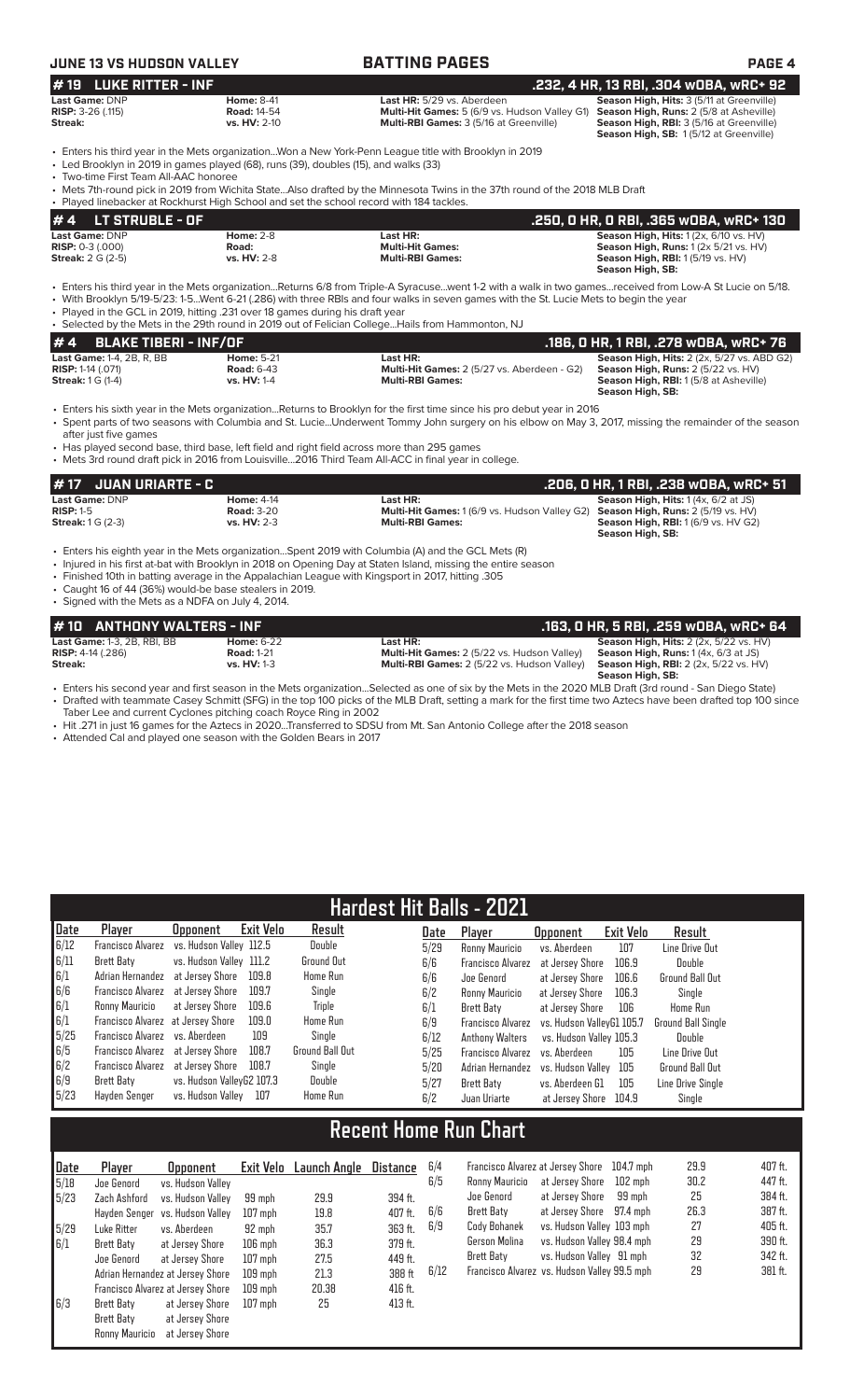| #18                                                             | <b>ANDREW EDWARDS - LHP</b>                                                           |                                                                                                                                                                                                                                                                                                  | 27% K%, 11% BB%, 2.40 ERA, 0 SV           |
|-----------------------------------------------------------------|---------------------------------------------------------------------------------------|--------------------------------------------------------------------------------------------------------------------------------------------------------------------------------------------------------------------------------------------------------------------------------------------------|-------------------------------------------|
| Last App: 6/11 vs. HV<br>Leadoff: 1-12                          | Last Loss: 5/18 vs. HV<br><b>Inherited Runners/Stranded: 4/4</b>                      | SV/OP (Last):                                                                                                                                                                                                                                                                                    | Holds:                                    |
| tory                                                            |                                                                                       | • Enters his third year in the Mets organizationStruck out the final batter in Game 3 of the 2019<br>NYPL Championship Series to win Brooklyn's first outright minor league baseball title in team his-                                                                                          |                                           |
|                                                                 | • Spent the entire 2019 season with the Cyclones, collecting three saves              | • Went to New Mexico State for two seasons after pitching a pair of campaigns for Central Arizona.                                                                                                                                                                                               |                                           |
| #5                                                              | <b>BRIAN METOYER - RHP</b>                                                            | 30.2 K%, 12.7 BB%, 4.40 ERA, 0 SV                                                                                                                                                                                                                                                                |                                           |
| Last App: 6/9 vs HV G1 Last Loss:                               | 5/15 at GVL<br>Leadoff: 4-9, 2 BB, HBP Inherited Runners/Stranded: 4/3                | <b>SV/OP (Last):</b> 1/1 (6/3 at JS)                                                                                                                                                                                                                                                             | Holds:                                    |
| <b>GCL Mets and Kingsport Mets</b>                              |                                                                                       | • Enters his fourth year in the Mets orgWon a New York Penn League title with Brooklyn in 2019<br>• Struck out 40 batters over 28.2 innings with BrooklynSpent his first professional season with<br>• Joins Ronnie Robbins (30th, 1981 - Toronto) as the only two LSU-Alexandria Generals to be |                                           |
| drafted by a MLB team in school history                         |                                                                                       |                                                                                                                                                                                                                                                                                                  |                                           |
|                                                                 |                                                                                       | • Native of Natchitoches (NACK-ah-tish), the oldest city in Louisiana (est. 1714).                                                                                                                                                                                                               |                                           |
| #43                                                             | <b>BRYCE MONTES DE OCA - RHP</b>                                                      | 33.3 K%, 17.5 BB%, 1.80 ERA, 0 SV                                                                                                                                                                                                                                                                |                                           |
| Last App: 6/12 vs HV<br><b>Leadoff: 2-9, 2 BB</b>               | <b>Last Loss:</b><br><b>Inherited Runners/Stranded: 2/2</b>                           | SV/OP (Last):                                                                                                                                                                                                                                                                                    | Holds: 1                                  |
| nerve transposition                                             |                                                                                       | • Enters his fourth year in the Mets orgHas not pitched as a professional due to injuries<br>• Underwent Tommy John surgery as a high school junior and missed 2016 after having ulnar                                                                                                           |                                           |
|                                                                 | White Sox in the 14th round of the 2015 MLB Draft.                                    | • Previously drafted by Washington in the 15th round of the 2017 MLB Draft and by the Chicago                                                                                                                                                                                                    |                                           |
| #38                                                             | <b>COLBY MORRIS - RHP</b>                                                             |                                                                                                                                                                                                                                                                                                  | 19 K%, 17 BB%, 7.27 ERA, 0 SV             |
| Last App: 6/11 vs HV<br><b>Leadoff: 2-5, 2 BB</b>               | Last Loss:<br><b>Inherited Runners/Stranded: 2/0</b>                                  | SV/OP (Last):                                                                                                                                                                                                                                                                                    | Holds:                                    |
|                                                                 | • Minor League free agent signingpitched at Middlebury in Vermont                     | • Enters his first season in the Mets organizationcalled up from Low-A St. Lucie on May 20<br>• Made four scoreless appearances in relief for the St. Lucie Mets to being 2021                                                                                                                   |                                           |
| #7                                                              | <b>ERIC ORZE - RHP</b>                                                                | 27.4 K%, 4.8 BB%, 3.60 ERA, 1 SV                                                                                                                                                                                                                                                                 |                                           |
| Last App: 6/12 vs HV<br>Leadoff: 4-13, BB                       | Last Loss: 5/16 at GVL<br>Inherited Runners/Stranded: 8/3                             | <b>SV/OP (Last):</b> 1/2 (5/21 vs. HV)                                                                                                                                                                                                                                                           | Holds:                                    |
|                                                                 | • Enters his second year and first full season in the Mets organization               | • One of six draft picks by the Mets in the 2020 MLB Draftfinal selection for the club<br>• Two-time cancer survivor, beating testicular cancer and stage-zero melanoma<br>• Struck out 29 batters over 19.2 innings with Univ. New Orleans in '20 as Saturday starter.                          |                                           |
| #26                                                             | <b>MICHEL OTANEZ - RHP</b>                                                            |                                                                                                                                                                                                                                                                                                  | 25 K%, 21.4 BB%, 9.90 ERA, 0 SV           |
| Last App: 6/12 vs. HV<br>Leadoff: 3-10                          | Last Loss:<br><b>Inherited Runners/Stranded: 6/1</b>                                  | SV/OP (Last): 0/1 (BS at GVL)                                                                                                                                                                                                                                                                    | Holds: 1                                  |
|                                                                 | • Returns to Brooklyn for the second assignment in a row                              | • Enters his sixth year in the Mets org No. 26 prospect in the system according to MLB Pipeline                                                                                                                                                                                                  |                                           |
|                                                                 |                                                                                       | • Pitched with the Cyclones and won an NYPL title in 2019 and also spent time with Kingsport<br>. Missed 2017 due to injuryStruck out 21 batters in 21.1 innings with the DSL Mets1 in 2016.                                                                                                     |                                           |
| #44                                                             | <b>HUNTER PARSONS - RHP</b>                                                           | 27.7 K%, 12.8 BB%, 4.09 ERA, 0 SV                                                                                                                                                                                                                                                                |                                           |
| Last App: 6/9 vs. HV G2 Last Loss:<br><b>Leadoff: 0-8, 2 BB</b> | <b>Inherited Runners/Stranded: 4/2</b>                                                | SV/OP (Last):                                                                                                                                                                                                                                                                                    | Holds:                                    |
|                                                                 | • Pitched with the Cyclones and won an NYPL title in 2019                             | • Enters his third year in the Mets orgCalled up from Low-A St. Lucie on May 20<br>• Made four relief appearances with the Mets (A-), striking out 18 in 10 innings (45% K rate).                                                                                                                |                                           |
| #48                                                             | <b>MITCH RAGAN - RHP</b>                                                              | <b>SV/OP (Last):</b> 1/2 (5/12 at GVL)                                                                                                                                                                                                                                                           | 29 K%, 11 BB%, 3.00 ERA, 1 SV<br>Holds: 1 |
| Last App: $6/11$ vs. $HV$                                       | Last Loss: 6/5 at Jersey Shore<br>Leadoff: 4-6, 2 BB, HBP Inherited Runners/Stranded: | Enters his third vear in the Mets erganization. Wen a title with Brooklyn in 2019                                                                                                                                                                                                                |                                           |

• Enters his third year in the Mets organization...Won a title with Brooklyn in 2019,

earning the win in the championship-clinching game against Lowell

• Named a New York-Penn League All-Star with the Cyclones

• Named the 2019 Big East Pitcher of the Year with Creighton

• Pitched at Creighton for two seasons...spent 2017 with Iowa West & 2016 with Wayne State.

**# 29 ALLAN WINANS - RHP 24 K%, 11 BB% 1.54 ERA, 0 SV**<br> **Last App:** 6/10 vs. HV Last Loss: 6/4 at JS **SV/OP (Last):** Holds: **Holds: Last App:** 6/10 vs. HV **Last Loss:** 6/4 at JS **SV/OP (Last): Holds:**

**Leadoff:** 2-8, HBP **Inherited Runners/Stranded:** 5/5

• Enters his fourth year in the Mets organization...Called up on 5/11 from extended spring

• Made 30 appearances, saving 11 of 13 games for the Columbia Fireflies (A) in 2019

• Mets 17th round draft selection in 2018 from Campbell University in Buies Creek, NC.

| <b>LAST FIVE APPEARANCES</b>                         |                                  |                       |        |         |                |        |                          |  |  |  |
|------------------------------------------------------|----------------------------------|-----------------------|--------|---------|----------------|--------|--------------------------|--|--|--|
|                                                      | <b>ANDREW EDWARDS</b>            |                       |        |         |                |        |                          |  |  |  |
| OPP<br>DATE<br>DEC                                   | IP                               | н                     | R      | ER      | BB             | Κ      | HR                       |  |  |  |
| 5/22<br>vs. HV                                       | 2.0                              | 2                     | 0      | 0       | 0              | 0      | 0                        |  |  |  |
| 5/27 vs. ABD G1                                      | 1.0                              | 1                     | 0      | 0       | 1              | 1      | 0                        |  |  |  |
| 6/2<br>@ JS                                          | 2.0                              | 1                     | 0      | 0       | 2              | 1      | 0                        |  |  |  |
| 6/6<br>@ JS                                          | 1.1                              | 2                     | 2      | 2       | 0              | 1      | 1                        |  |  |  |
| 6/12<br>HV                                           | 2.0                              | 0                     | 0      | 0       | 1              | 4      | 0                        |  |  |  |
|                                                      | <b>BRIAN METOYER</b>             |                       |        |         |                |        |                          |  |  |  |
| <b>OPP</b><br><b>DATE</b><br>DEC                     | IP                               | Н                     | R      | ER      | BB             | Κ      | <b>HR</b>                |  |  |  |
| 5/19<br>vs. HV                                       | 2.0                              | 0                     | 0      | 0       | 0              | 2      | 0                        |  |  |  |
| 5/23<br>vs. HV                                       | 2.0                              | 0                     | 0      | 0       | 1              | 1      | 0                        |  |  |  |
| 5/29<br>vs. ABD                                      | 1.1                              | 1                     | 1      | 1       | $\overline{2}$ | 2      | 0                        |  |  |  |
| @ JS<br>6/3<br>SV                                    | 2.0                              | 3                     | 1      | 1       | 0              | 5      | 0                        |  |  |  |
| 6/9<br>vs. HV G1                                     | 1.1                              | 0                     | 0      | 0       | $\overline{2}$ | 3      | 0                        |  |  |  |
| DATE<br><b>OPP</b><br>DEC                            | <b>BRYCE MONTES DE OCA</b><br>IP | Н                     | R      | ER      | <b>BB</b>      | Κ      | HR                       |  |  |  |
| 5/25<br>vs. ABD                                      | 2.0                              | 3                     | 2      | 2       | 2              | 2      | 0                        |  |  |  |
|                                                      |                                  |                       |        |         |                |        |                          |  |  |  |
| 5/29<br>vs. ABD                                      | 1.0                              | 0                     | 0      | 0       | 1              | 1      | 0                        |  |  |  |
| 6/3<br>$@$ JS<br>W                                   | 1.2                              | 1                     | 0      | 0       | 1              | 4      | 0                        |  |  |  |
| 6/9<br>vs. HV G2<br>SV                               | 2.0                              | 0                     | 0      | 0       | 2              | 2      | 0                        |  |  |  |
| 6/12<br>vs. HV<br>Г                                  | 1.2                              | 2                     | 2      | 1       | 0              | 4      | 0                        |  |  |  |
| <b>DATE</b><br>OPP<br><b>DEC</b>                     | <b>COLBY MORRIS</b><br>IP        | Н                     | R      | ER      | BB             | Κ      | <b>HR</b>                |  |  |  |
| $5/14*$<br>$@$ DBT*                                  | 1.0                              | 1                     | 1      | 0       | 0              | 1      | 0                        |  |  |  |
|                                                      |                                  | 4                     | 3      | 3       |                |        |                          |  |  |  |
| 5/20<br>vs. HV                                       | 1.0                              |                       |        |         | 1              | 1      | 0                        |  |  |  |
| 6/1<br>@ JS                                          | 1.2                              | 1                     | 1      | 1       | 1              | 4      | 1                        |  |  |  |
| 6/6<br>@ JS                                          | 1.2                              | 1                     | 2      | 2       | 3              | 1      | 0                        |  |  |  |
| 6/12<br>vs. HV                                       | 2.1                              | 3                     | 1      | 1       | 0              | 1      | 0                        |  |  |  |
| *Pitched with Low-A St. Lucie                        |                                  |                       |        |         |                |        |                          |  |  |  |
| DATE<br><b>OPP</b><br><b>DEC</b>                     | IP                               | <b>ERIC ORZE</b><br>н | R      | ER      | <b>BB</b>      | Κ      | HR                       |  |  |  |
| 5/21<br>vs. HV<br>sv                                 | 2.0                              | 0                     | 0      | 0       | 0              | 3      | 0                        |  |  |  |
| 5/27 vs. ABD G1                                      | 1.2                              | $\overline{2}$        | 1      | 1       | 0              | 0      | 0                        |  |  |  |
| 6/3<br>@ JS                                          | 2.1                              | 1                     | 0      | 0       | 1              | 1      | 0                        |  |  |  |
|                                                      |                                  |                       |        |         |                |        |                          |  |  |  |
| vs HV G2<br>6/9<br>W                                 | 2.0                              | 0                     | 0      | 0       | 0              | 3      | 0                        |  |  |  |
| <b>BS</b><br>6/12<br>vs. HV                          | 2.0                              | 2                     | 1      | 1       | 0              | 3      | 0                        |  |  |  |
| OPP<br>DATE<br>DEC                                   | <b>MICHEL OTANEZ</b><br>IP       | н                     | R      | ER      | BB             | Κ      | HR                       |  |  |  |
| 5/29<br>vs. ABD                                      | 1.1                              | 1                     | 1      | 1       | 2              | 4      | 1                        |  |  |  |
| 6/2<br>@ JS                                          | 1.0                              | 0                     | 0      | 0       | 0              | 0      | 0                        |  |  |  |
| 6/6<br>@ JS                                          | 1.0                              | 1                     | 1      | 1       | 4              | 0      | 0                        |  |  |  |
|                                                      |                                  |                       |        |         |                |        |                          |  |  |  |
| 6/10<br>vs. HV                                       | 1.0                              | 0                     | 0      | 0       | $\mathbf{1}$   | 0      | 0                        |  |  |  |
| 6/12<br>vs. HV                                       | 0.1                              | 1                     | 0      | 0       | 0              | 0      | 0                        |  |  |  |
|                                                      | <b>HUNTER PARSONS</b>            |                       |        |         |                |        |                          |  |  |  |
| DATE<br>OPP<br><b>DEC</b><br>$5/18*$<br>$@PMB*$<br>W | IP<br>3.0                        | н<br>0                | R<br>0 | ER<br>0 | <b>BB</b><br>2 | Κ<br>4 | HR<br>0                  |  |  |  |
|                                                      |                                  |                       |        |         |                |        |                          |  |  |  |
| 5/22<br>vs. HV                                       | 0.1                              | 1                     | 0      | 0       | 2              | 1      | 0                        |  |  |  |
| 5/25<br>vs. ABD                                      | 2.0                              | 1                     | 0      | 0       | 1              | 3      | 0                        |  |  |  |
| 6/5<br>@ JS                                          | 3.0                              | 2                     | 2      | 2       | 2              | 5      | 1                        |  |  |  |
| vs. HV G2<br>6/9                                     | 3.0                              | $\overline{2}$        | 3      | 3       | 1              | 3      | 1                        |  |  |  |
|                                                      | <b>MITCH RAGAN</b>               |                       |        |         |                |        |                          |  |  |  |
| DATE<br>OPP<br>DEC                                   | IP.                              | H                     | R      | ER      | BB             | Κ      | HR                       |  |  |  |
|                                                      |                                  | 1                     | 3      | 0       | 2              | 3      | 0                        |  |  |  |
| @ASH                                                 | 2.2                              |                       |        |         | 0              | 3      | 0                        |  |  |  |
| @GVL<br>SV                                           | 2.0                              | 1                     | 0      | 0       |                |        |                          |  |  |  |
| @GVL<br>н                                            | 2.0                              | 1                     | 0      | 0       | 1              | 1      | 0                        |  |  |  |
| 5/7<br>5/12<br>5/16<br>BS, L<br>6/5<br>@ JS          | 0.1                              | 3                     | 3      | 2       | 0              | 1      | 0                        |  |  |  |
| 6/12<br>vs. HV                                       | 1.0                              | 0                     | 0      | 0       | 1              | 1      | 0                        |  |  |  |
|                                                      | <b>ALLAN WINANS</b>              |                       |        |         |                |        |                          |  |  |  |
| OPP<br>DEC                                           | IP                               | Н                     | R      | ER      | BB             | Κ      | $\overline{\mathsf{HR}}$ |  |  |  |
| vs. HV                                               | 2.0                              | 1                     | 1      | 1       | 0              | 1      | 0                        |  |  |  |
| 5/23<br>5/27 vs. ABD G2                              | 1.0                              | 0                     | 0      | 0       | 0              | 2      | 0                        |  |  |  |
| @ JS                                                 | 2.0                              | $\overline{2}$        | 1      | 1       | 1              | 1      | 0                        |  |  |  |
| 6/3<br>@ JS                                          | 1.1                              | 1                     | 1      | 0       | 2              | 1      | 0                        |  |  |  |
| DATE<br>6/1<br>6/10<br>vs. HV                        | 2.0                              | 0                     | 0      | 0       | 1              | 1      | 0                        |  |  |  |

|                | <b>Number of Pitches Thrown</b> |     |     |      |      |      |      |  |  |
|----------------|---------------------------------|-----|-----|------|------|------|------|--|--|
| <b>Pitcher</b> | Days Rest                       | 6/8 | 6/9 | 6/10 | 6/11 | 6/12 | 6/13 |  |  |
| Edwards        |                                 |     |     |      | 34   |      |      |  |  |
| Metoyer        | 2                               |     | 29  |      |      |      |      |  |  |
| Montes de Oca  | O                               | --  | 30  |      |      | 37   |      |  |  |
| <b>Morris</b>  |                                 |     |     |      | 34   |      |      |  |  |
| Orze           | O                               |     | 22  |      |      | 33   |      |  |  |
| Otanez         | O                               | --  |     | 22   |      | 10   |      |  |  |
| Parsons        | $\overline{2}$                  |     | 50  |      |      |      |      |  |  |
| Ragan          |                                 |     |     |      | 17   |      |      |  |  |
| Winans         |                                 |     |     | 24   |      |      |      |  |  |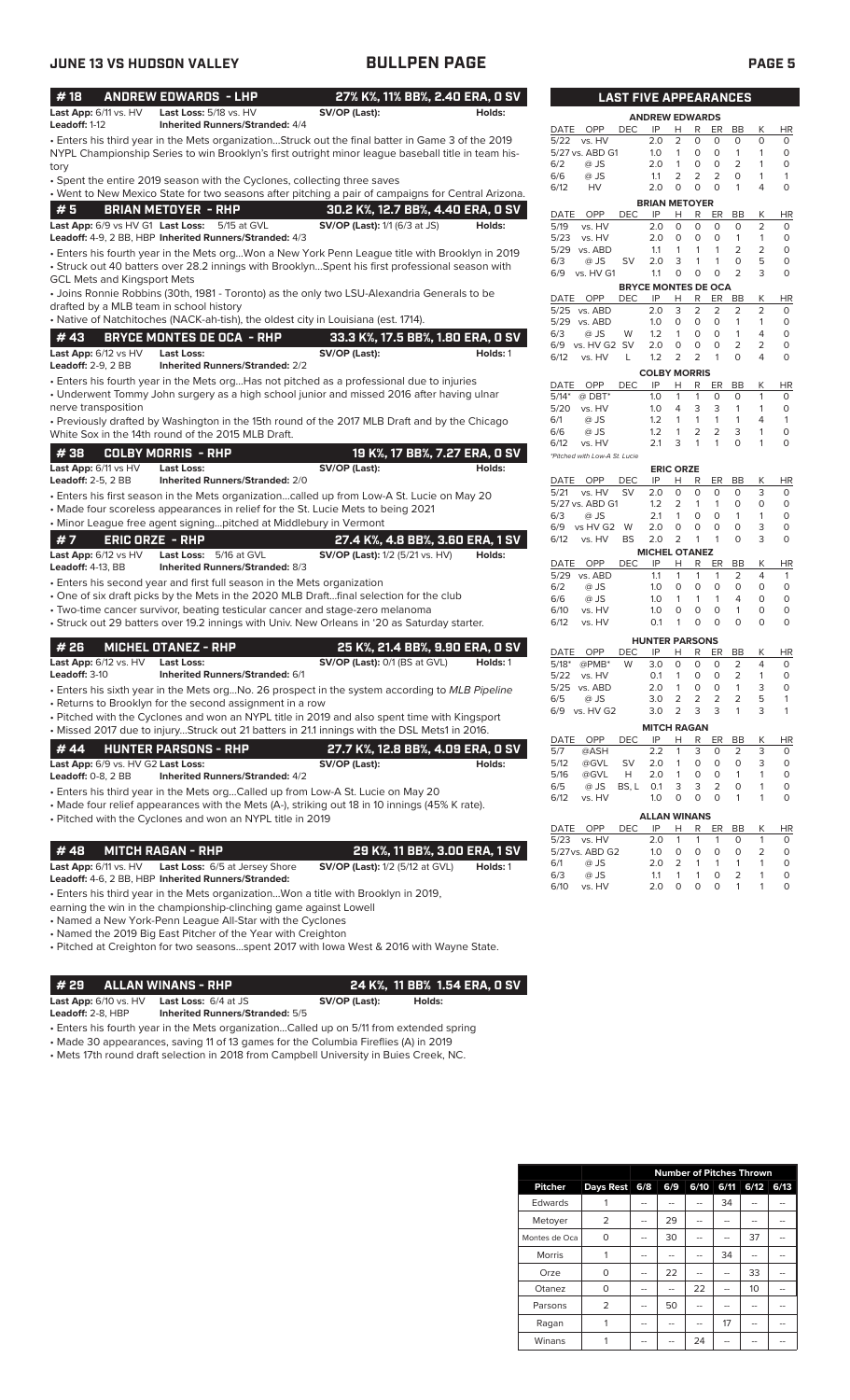## **JUNE 13 VS HUDSON VALLEY HIGH/LOW & CHARTS PAGE 6**

| 13 VS HUDSON VALLEY |
|---------------------|
|---------------------|

| UUINE IƏ VƏ NUUƏUIN VALLET | 11101 I/LUV                                                                      |
|----------------------------|----------------------------------------------------------------------------------|
|                            | INDIVIDUAL BATTING HIGHS                                                         |
|                            |                                                                                  |
|                            |                                                                                  |
|                            |                                                                                  |
|                            |                                                                                  |
|                            |                                                                                  |
|                            |                                                                                  |
|                            |                                                                                  |
|                            | Home Runs, Consecutive Games Three games (Ronny Mauricio, 5/7-5/11)              |
|                            |                                                                                  |
|                            |                                                                                  |
|                            |                                                                                  |
|                            |                                                                                  |
|                            |                                                                                  |
|                            | Most Strikeouts, Game 4 (6x, Anthony Walters, 6/12 vs. Hudson Valley)            |
|                            |                                                                                  |
|                            |                                                                                  |
|                            | Most Stolen Bases, Game  1 (11x, last: Zach Ashford, 6/9 vs. Hudson Valley - G2) |
|                            | <b>TEAM BATTING HIGHS</b>                                                        |
|                            |                                                                                  |
|                            |                                                                                  |
|                            |                                                                                  |
|                            |                                                                                  |
|                            |                                                                                  |
|                            |                                                                                  |
|                            |                                                                                  |
|                            |                                                                                  |
|                            |                                                                                  |
|                            |                                                                                  |
|                            |                                                                                  |
|                            |                                                                                  |
|                            |                                                                                  |
|                            |                                                                                  |
|                            |                                                                                  |
|                            |                                                                                  |
|                            |                                                                                  |
|                            |                                                                                  |
|                            |                                                                                  |
|                            |                                                                                  |
|                            |                                                                                  |

### **FIELDING**

Most Errors, Team, Game...............................................................................6 (5/7 at Asheville) Most Errors, Individual, Game......................2 (6x, last: Brett Baty, 6/11 vs. Hudson Valley) Most Double Plays Turned, Nine-Inning Game.......................... 3 (5/19 vs. Hudson Valley) Consecutive Errorless Games, Team.

**STARTERS BY POSITION**

**C-** Senger (9), Uriarte (9), Alvarez (8), Mena (6)

**1B-** Genord (25), Ritter (3), Winaker (2), Bohanek (2)

**2B-** Ritter (21), Walters (9), Tiberi (1), Struble (1)

- **3B-** Baty (24), Tiberi (7), Bohanek (1)
- **SS-** Mauricio (25), Walters (4), Bohanek (3)

**LF-** Duplantis (21), Tiberi (7), Winaker (1), Ashford (1), Struble (1), Bohanek (1)

**CF-** Hernandez (10), Mangum (8), Hernandez (8), Molina (6), Duplantis (5), Ota (2), Ash-

**RF-** Ashford (12), Molina (10), Winaker (4), Hernandez (4), Struble (1), Ota (1)

**DH-** Alvarez (7), Baty (5), Mauricio (4), Tiberi (3), Genord (2), Hernandez (2), Senger (2), Mena (2), Bohanek (2), Ritter (1), Mangum (1), Walters (1)

**STARTERS BY BATTING ORDER 1st -** Duplantis (26), Tiberi (2), Mangum (2), Struble (1), Ashford (1)

**2nd -** Bohanek (9), Ashford (5), Mangum (5), Mauricio (5), Winaker (4), Walters (2), Alvarez (2), Tiberi (1)

**3rd -** Mauricio (24), Baty (8)

ford (1)

**4th-** Baty (21), Ritter (6), Alvarez (4), Genord (1)

**5th-** Alvarez (10), Ritter (9), Senger (4), Genord (3), Ashford (3), Ota (2), Hernandez (1)

**6th-** Ritter (10), Genord (8), Senger (3), Hernandez (3), Winaker (2), Ota (1), Tiberi (1), Mena (1), Uriarte (1), Ashford (1)

**7th-** Genord (13), Tiberi (5), Senger (3), Uriarte (3), Ashford (3), Walters (2), Winaker (1), Mena (1), Hernandez (1)

**8th-** Hernandez (8), Tiberi (8), Walters (4), Mena (4), Uriarte (3), Genord (2), Senger (1), Molina (1), Ashford (1)

**9th-** Molina (15), Walters (5), Hernandez (3), Mangum (2), Uriarte (2), Struble (2), Mena (2), Tiberi (1)

Г

|             | <b>CATCHERS STEALING</b> |     |            |      | <b>MULTI-RUN INNINGS</b> |                  |
|-------------|--------------------------|-----|------------|------|--------------------------|------------------|
| <b>Name</b> | СS                       | АТТ | <b>PCT</b> | Runs | <b>Times</b>             | Last             |
| Alvarez     |                          | 14  | 7%         | 6    |                          | 7th, 5/20 vs. HV |
| Mena        |                          | 3   | 0%         | 5    |                          | 6th, 5/20 vs. HV |
| Senger      |                          | 10  | 20%        | 3    | 15                       | 8th, 6/12 vs. HV |
| Uriarte     | 6                        | 13  | 55%        |      | 18                       | 6th, 6/6 at JS   |
| Team        | 9                        |     | 21%        |      |                          |                  |

|                                       |    | Ð  |    |  |                            |  |  | 3 4 5 6 7 8 9 10 + TOTALS |
|---------------------------------------|----|----|----|--|----------------------------|--|--|---------------------------|
| OPPONENTS 18 24 26 31 13 20 10 28 8 3 |    |    |    |  |                            |  |  | 173                       |
| <b>BKLYN</b>                          | 22 | 11 | 11 |  | 17   13   17   16   20   7 |  |  | 140                       |

| INDIVIDUAL PITCHING HIGHS                                                          |
|------------------------------------------------------------------------------------|
|                                                                                    |
|                                                                                    |
| Most Home Runs Allowed, Game 4 (2x, Jose Butto, 6/6 at Jersey Shore)               |
| Most Strikeouts, Game, Starter8 (4x, last: Alec Kisena, 6/12 vs. Hudson Valley)    |
| Most Strikeouts, Game, Reliever……………………5 (2x, Hunter Parsons, 6/5 at Jersey Shore) |
|                                                                                    |
|                                                                                    |
|                                                                                    |
| Most Innings Pitched, Game 6 (2x, last: Cam Opp 6/10 vs. Hudson Valley)            |
| Most Innings Pitched, Reliever  3.0 (3x, Hunter Parsons, 6/5 at Jersey Shore)      |
|                                                                                    |
|                                                                                    |
|                                                                                    |

| <b>TEAM PITCHING HIGHS</b>                                                |  |
|---------------------------------------------------------------------------|--|
|                                                                           |  |
|                                                                           |  |
|                                                                           |  |
|                                                                           |  |
|                                                                           |  |
|                                                                           |  |
|                                                                           |  |
|                                                                           |  |
|                                                                           |  |
|                                                                           |  |
|                                                                           |  |
|                                                                           |  |
| Most Walks Allowed, Extra Innings 2 (5/23 vs. Hudson Valley - 12 innings) |  |
|                                                                           |  |
|                                                                           |  |
| Most Pitchers Used, Extra Innings 5 (5/23 vs. Hudson Valley - 12 innings) |  |
|                                                                           |  |

|                      |                          |                             | <b>TEAM MISCELLANEOUS</b>                                                        |  |  |  |  |
|----------------------|--------------------------|-----------------------------|----------------------------------------------------------------------------------|--|--|--|--|
|                      |                          |                             |                                                                                  |  |  |  |  |
|                      |                          |                             | Longest Game, Time, Extra-Inning Game 3:24 (5/23 vs. Hudson Valley - 12 innings) |  |  |  |  |
|                      |                          |                             | Shortest Game, Time, Nine-Inning Game  2:20 (5/18 vs. Hudson Valley)             |  |  |  |  |
|                      |                          |                             |                                                                                  |  |  |  |  |
|                      |                          |                             |                                                                                  |  |  |  |  |
|                      |                          |                             |                                                                                  |  |  |  |  |
|                      |                          |                             |                                                                                  |  |  |  |  |
|                      |                          |                             |                                                                                  |  |  |  |  |
|                      |                          |                             |                                                                                  |  |  |  |  |
|                      |                          |                             |                                                                                  |  |  |  |  |
|                      |                          |                             |                                                                                  |  |  |  |  |
|                      |                          |                             |                                                                                  |  |  |  |  |
|                      | OUTFIELD ASSISTS (7)     |                             | <b>RECORD BREAKDOWN</b>                                                          |  |  |  |  |
| <b>NAME</b>          | <b>TOTAL</b>             | (LAST)                      |                                                                                  |  |  |  |  |
| Duplantis<br>Ashford | 4<br>1                   | 5/13 at GVL                 |                                                                                  |  |  |  |  |
| Molina               | 1                        | 5/25 vs. ABD<br>5/21 vs. HV |                                                                                  |  |  |  |  |
| Winaker              | 1                        | 5/6 at ASH                  |                                                                                  |  |  |  |  |
|                      |                          |                             |                                                                                  |  |  |  |  |
|                      |                          |                             |                                                                                  |  |  |  |  |
|                      |                          |                             |                                                                                  |  |  |  |  |
|                      |                          |                             |                                                                                  |  |  |  |  |
|                      |                          |                             |                                                                                  |  |  |  |  |
|                      | <b>UNIFORM RECORDS</b>   |                             |                                                                                  |  |  |  |  |
|                      |                          |                             |                                                                                  |  |  |  |  |
| <b>Home White</b>    |                          | $0 - 3$                     |                                                                                  |  |  |  |  |
|                      |                          |                             |                                                                                  |  |  |  |  |
| <b>Road Gray</b>     |                          | $6 - 12$                    |                                                                                  |  |  |  |  |
|                      | <b>Championship Gold</b> | $4 - 7$                     |                                                                                  |  |  |  |  |
|                      |                          |                             |                                                                                  |  |  |  |  |
|                      |                          |                             |                                                                                  |  |  |  |  |
|                      |                          |                             |                                                                                  |  |  |  |  |
|                      |                          |                             | Do Not Allow a Home Run5-5                                                       |  |  |  |  |
|                      |                          |                             |                                                                                  |  |  |  |  |
|                      |                          |                             | Opponent Hits More HRs1-13                                                       |  |  |  |  |
|                      |                          |                             |                                                                                  |  |  |  |  |
|                      |                          |                             |                                                                                  |  |  |  |  |
|                      |                          |                             |                                                                                  |  |  |  |  |
|                      |                          |                             |                                                                                  |  |  |  |  |
|                      |                          |                             |                                                                                  |  |  |  |  |
|                      |                          |                             |                                                                                  |  |  |  |  |
|                      |                          |                             |                                                                                  |  |  |  |  |
|                      |                          |                             |                                                                                  |  |  |  |  |
|                      |                          |                             | Opponent Scores First5-13                                                        |  |  |  |  |
|                      |                          |                             |                                                                                  |  |  |  |  |
|                      |                          |                             |                                                                                  |  |  |  |  |
|                      |                          |                             |                                                                                  |  |  |  |  |
|                      |                          |                             |                                                                                  |  |  |  |  |
|                      |                          |                             |                                                                                  |  |  |  |  |
|                      |                          |                             |                                                                                  |  |  |  |  |
|                      |                          |                             | Last Game of Series  2-2                                                         |  |  |  |  |
|                      |                          |                             |                                                                                  |  |  |  |  |
|                      |                          |                             |                                                                                  |  |  |  |  |
|                      |                          |                             |                                                                                  |  |  |  |  |
|                      | <b>EJECTIONS</b>         |                             |                                                                                  |  |  |  |  |
| Name                 | <b>Umpire</b>            | Date                        |                                                                                  |  |  |  |  |

| <b>MISC. WINS</b>                      |
|----------------------------------------|
| Come from Behind Wins 5 (6/9 v. HV G2) |
| Wins in Last At-Bat 1 (5/23 vs. HV)    |
| Walk-off Wins  1(5/23 vs. HV)          |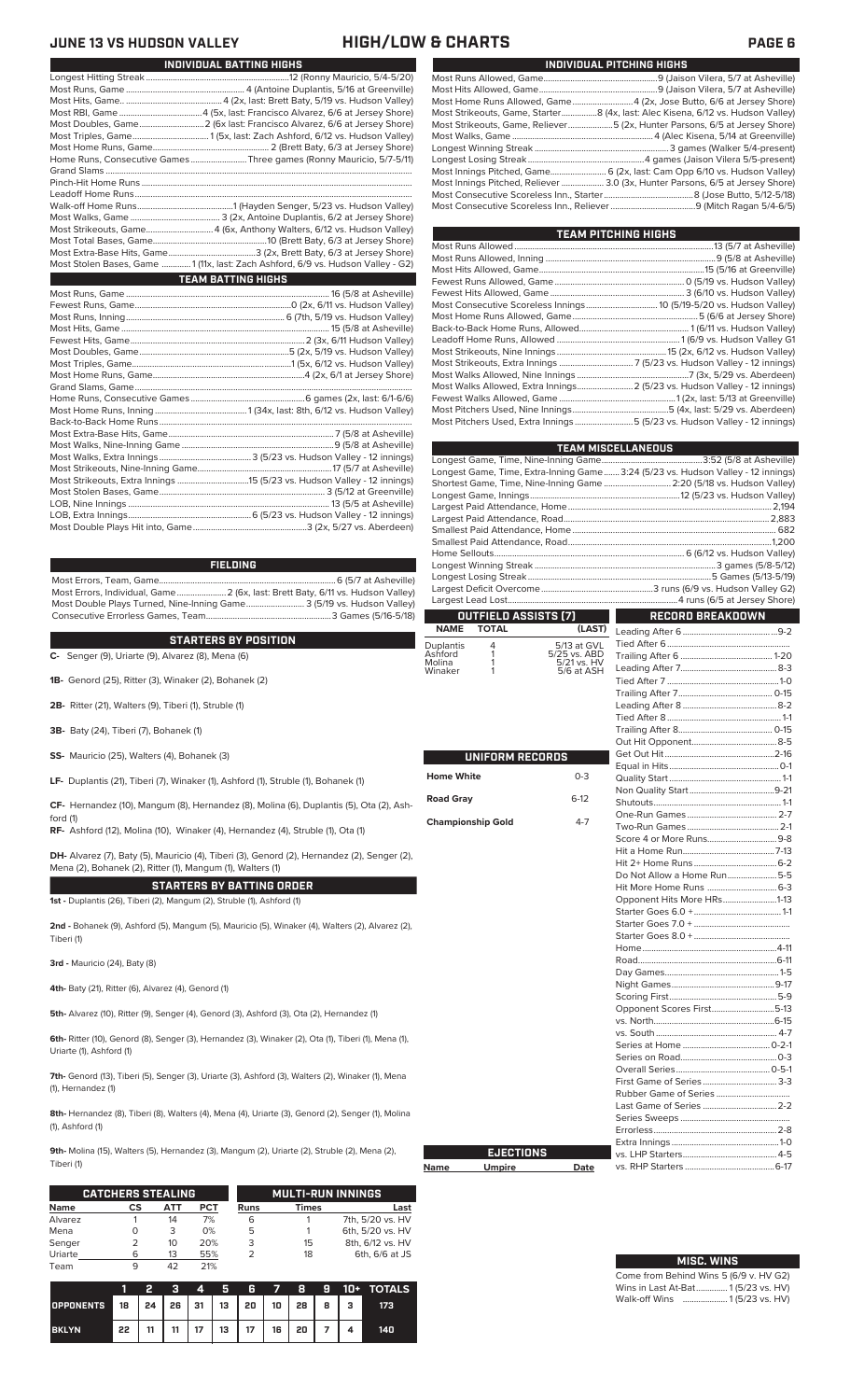7/11 57 at Hudson Valley 4:35 p.m.

### **JUNE 13 VS HUDSON VALLEY GAME BY GAME RESULTS PAGE 7**

|              |                |                                    |                        |                   |                    |                                    |                  | <b>GAME-BY-GAME RESULTS</b>                                             |                                                   |                             |              |                   |
|--------------|----------------|------------------------------------|------------------------|-------------------|--------------------|------------------------------------|------------------|-------------------------------------------------------------------------|---------------------------------------------------|-----------------------------|--------------|-------------------|
| <b>DATE</b>  | GM#            | <b>OPPONENT</b>                    | W-L/TIME SCORE         |                   | RECORD             | POSITION                           | GA/GB            | <b>WINNING PITCHER</b>                                                  | <b>LOSING PITCHER</b>                             | <b>SAVE</b>                 | <b>TIME</b>  | <b>ATTENDANCE</b> |
| 5/4          | $\mathbf{1}$   | at Asheville                       | W                      | $8 - 2$           | $1-0$              | T <sub>1st</sub>                   | $+1$             | Josh Walker (1-0)                                                       | Blair Henley (0-1)                                |                             | 3:16         | 1,200             |
| 5/5          | $\overline{2}$ | at Asheville                       | L                      | $6-1$             | $1 - 1$            | T <sub>2</sub> nd                  | $-1$             | Chandler Casey (1-0)                                                    | Jose Butto (1-0)                                  |                             | 3:26         | 1,200             |
| 5/6          | 3              | at Asheville                       | L                      | $11 - 4$          | $1 - 2$            | T3rd                               | $-2$             | Matt Ruppenthal (1-0)                                                   | Oscar Rojas (0-1)                                 |                             | 3:10         | 1,200             |
| 5/7          | 4              | at Asheville                       | L                      | $13 - 7$          | $1 - 3$            | T3rd                               | -3               | R.J. Freure (1-0)                                                       | Jaison Vilera (0-1)                               |                             | 3:44         | 1,200             |
| 5/8          | 5              | at Asheville                       | W                      | $16-12$           | $2 - 3$            | T3rd                               | $-3$             | Alec Kisena (1-0)                                                       | Juan Pablo Lopez (1-0)                            |                             | 3:52         | 1,200             |
| 5/9          |                | at Asheville                       |                        |                   |                    |                                    |                  | Cancelled due to non-COVID-related illness                              |                                                   |                             |              |                   |
| 5/10         |                | OFF DAY                            |                        |                   |                    |                                    |                  |                                                                         |                                                   |                             |              |                   |
| 5/11<br>5/12 | 6<br>7         | at Greenville<br>at Greenville     | W<br>W                 | $6-1$<br>$3-2$    | $3-3$<br>$4 - 3$   | 2 <sub>nd</sub><br>2 <sub>nd</sub> | $-2.5$<br>$-1.5$ | Josh Walker (2-0)<br>Brian Metoyer (1-0)                                | Jay Groome (0-2)<br>Yusniel Padron-Artilles (0-2) | Mitch Ragan (1)             | 3:00<br>3:14 | 1,995<br>1,819    |
| 5/13         | 8              | at Greenville                      | L                      | $8 - 2$           | $4 - 4$            | 2 <sub>nd</sub>                    | $-2.5$           | Chris Murphy (1-1)                                                      | Oscar Rojas (0-2)                                 |                             | 3:21         | 2,485             |
| 5/14         | 9              | at Greenville                      | L                      | $5-1$             | $4 - 5$            | 4th                                | $-2.5$           | Brayan Bello (2-0)                                                      | Alec Kisena (1-1)                                 |                             | 2:54         | 2,732             |
| 5/15         | 10             | at Greenville                      | L                      | $8-4$             | $4-6$              | 4th                                | $-3.5$           | Yorvin Pantoja (1-0)                                                    | Brian Metoyer (1-1)                               |                             | 2:52         | 2,883             |
| 5/16         | 11             | at Greenville                      | L                      | $10-9$            | $4 - 7$            | 4th                                | $-3.5$           | Jake Wallace (1-0)                                                      | Eric Orze (0-1)                                   |                             | 3:09         | 2,818             |
| 5/17         |                | OFF DAY                            |                        |                   |                    |                                    |                  |                                                                         |                                                   |                             |              |                   |
| 5/18         | 12             | <b>Hudson Valley</b>               | L                      | $4 - 3$           | $4 - 8$            | 5th                                | $-4.5$           | Zach Greene (1-1)                                                       | Andrew Edwards (0-1)                              |                             | 2:29         | 1,315             |
| 5/19         | 13             | <b>Hudson Valley</b>               | W                      | 14-0              | $5-8$              | 5th                                | $-3.5$           | Allan Winans (1-0)                                                      | Jhony Brito (0-1)                                 |                             | 3:01         | 810               |
| 5/20         | 14             | <b>Hudson Valley</b>               | L                      | $6-1$             | $5-9$              | 5th                                | $-3.5$           | Luis Medina (2-0)                                                       | Jaison Vilera (0-2)                               |                             | 2:42         | 682               |
| 5/21         | 15             | <b>Hudson Valley</b>               | W                      | $4-1$             | $6-9$              | 5th                                | $-3.5$           | Josh Walker (3-0)                                                       | Josh Maciejewski (2-1)                            | Eric Orze (1)               | 2:33         | 998               |
| 5/22         | 16             | <b>Hudson Valley</b>               | L                      | $5-3$             | $6-10$             | 5th                                | $-4.5$           | Ken Waldichuk (1-0)                                                     | Cam Opp (0-1)                                     |                             | 3:14         | 1,624             |
| 5/23         | 17             | <b>Hudson Valley</b>               | W                      | $6-5(12)$         | $7 - 10$           | 5th                                | $-3.5$           | Josh Hejka (1-0)                                                        | Zach Greene (1-2)                                 |                             | 3:24         | 1,261             |
| 5/24<br>5/25 | 18             | OFF DAY<br>Aberdeen                | L                      | $8-1$             | $7 - 11$           | 5th                                | $-4.5$           | Drew Rom (2-0)                                                          |                                                   |                             | 2:52         | 861               |
| 5/26         | 19             | Aberdeen                           |                        |                   |                    |                                    |                  | 5/26 game postponed due to rain, makeup scheduled for doubleheader 5/27 | Oscar Rojas (0-3)                                 |                             |              |                   |
| 5/27         | 19             | Aberdeen                           | г                      | $6-2(7)$          | $7-12$             | 5th                                | $-5.5$           | Grayson Rodriguez (3-0)                                                 | Jaison Vilera (0-3)                               |                             | 2:14         |                   |
|              | 20             | Aberdeen                           | L                      | $10-1(7)$         | $7-13$             | 5th                                | $-6.5$           | Morgan McSweeney (2-0)                                                  | Cam Opp (0-2)                                     |                             | 2:37         | 926               |
| 5/28         | 21             | Aberdeen                           |                        |                   |                    |                                    |                  | 5/28 game postponed due to rain, makeup scheduled for doubleheader 8/25 |                                                   |                             |              |                   |
| 5/29         | 21             | Aberdeen                           | г                      | $4 - 1$           | $7 - 14$           | 5th                                | $-7.5$           | <b>Garrett Stallings (3-1)</b>                                          | Alec Kisena (1-2)                                 | <b>Connor Gillispie (1)</b> | 2:52         | 1,509             |
| 5/30         | 22             | Aberdeen                           |                        |                   |                    |                                    |                  | 5/30 game posted to a later date to be determined                       |                                                   |                             |              |                   |
| 5/31         |                | OFF DAY                            |                        |                   |                    |                                    |                  |                                                                         |                                                   |                             |              |                   |
|              |                |                                    |                        |                   |                    |                                    |                  | MAY [7-14]                                                              |                                                   |                             |              |                   |
| 6/1          | 22             | at Jersey Shore                    | W                      | $11-5$            | $8-14$             | T4th                               | $-7.5$           | Jose Butto (1-1)                                                        | Josh Hendrickson (0-1)                            |                             | 3:03         | 2,077             |
| 6/2          | 23             | at Jersey Shore                    | L                      | $4-1$             | $8 - 15$           | 5th                                | $-8.5$           | Carlo Reyes (1-0)                                                       | Justin Lasko (0-1)                                | Blake Brown (1)             | 2:44         | 1,591             |
| 6/3          | 24             | at Jersey Shore                    | W                      | $6 - 4$           | $9 - 15$           | 4th                                | $-8.5$           | Bryce Montes de Oca (1-0)                                               | Jack Perkins (0-1)                                | Brian Metoyer (1)           | 3:15         | 1,473             |
| 6/4          | 25             | at Jersey Shore                    | L                      | $5-4(7)$          | $9 - 16$           | 5th                                | $-9.0$           | Aneurys Zabala (2-2)                                                    | Allan Winans (1-1)                                |                             | 2:12         | 2,399             |
| 6/5<br>6/6   | 26<br>27       | at Jersey Shore<br>at Jersey Shore | L<br>L                 | $5 - 4$<br>$11-6$ | $9 - 17$<br>$9-18$ | 5th<br>5th                         | $-9.0$<br>$-9.5$ | Mike Adams (1-1)<br>Nick Lackney (1-0)                                  | Mitch Ragan (0-1)<br>Jose Butto (1-2)             |                             | 2:36<br>3:31 | 2,122<br>2,041    |
| 6/7          |                | OFF DAY                            |                        |                   |                    |                                    |                  |                                                                         |                                                   |                             |              |                   |
| 6/9          | 28             | <b>Hudson Valley</b>               | L                      | $3-2(7)$          | 9-19               | 5th                                | $-10.5$          | Tanner Myatt (1-0)                                                      | Justin Lasko (0-2)                                | Justin Wilson (1)           | 2:22         |                   |
|              | 29             | <b>Hudson Valley</b>               | W                      | $5-3(7)$          | $10-19$            | 5th                                | $-9.5$           | Eric Orze (1-1)                                                         | Luis Medina (2-1)                                 | Bryce Montes de Oca (1)     | 2:02         | 1,211             |
| 6/10         | 30             | <b>Hudson Valley</b>               | L                      | $1-0$             | 10-20              | 5th                                | $-9.5$           | <b>Barrett Loseke (2-1)</b>                                             | Cam Opp (0-3)                                     | Zach Greene (1)             | 2:37         | 1,396             |
| 6/11         | 31             | <b>Hudson Valley</b>               | г                      | 8-0               | $10 - 21$          | 5th                                | $-9.5$           | Ken Waldichuk (2-0)                                                     | Jaison Vilera (0-4)                               |                             | 3:06         | 1,597             |
| 6/12         | 32             | <b>Hudson Valley</b>               | г                      | $5-4$             | $10 - 22$          | 5th                                | $-9.5$           | Nelson Alvarez (2-0)                                                    | Bryce Montes de Oca (1-1)                         | Justin Wilson (2)           | 3:22         | 2,194             |
| 6/13         | 33             | <b>Hudson Valley</b>               | 1:00 p.m.              |                   |                    |                                    |                  |                                                                         |                                                   |                             |              |                   |
| 6/14         |                | OFF DAY                            |                        |                   |                    |                                    |                  |                                                                         |                                                   |                             |              |                   |
| 6/15         | 34             | at Wilmington                      | 7:05 p.m.              |                   |                    |                                    |                  |                                                                         |                                                   |                             |              |                   |
| 6/16         | 35             | at Wilmington                      | 7:05 p.m.              |                   |                    |                                    |                  |                                                                         |                                                   |                             |              |                   |
| 6/17<br>6/18 | 36<br>37       | at Wilmington<br>at Wilmington     | 7:05 p.m.<br>7:05 p.m. |                   |                    |                                    |                  |                                                                         |                                                   |                             |              |                   |
| 6/19         | 38             | at Wilmington                      | 6:05 p.m.              |                   |                    |                                    |                  |                                                                         |                                                   |                             |              |                   |
| 6/20         | 39             | at Wilmington                      | 1:05 p.m.              |                   |                    |                                    |                  |                                                                         |                                                   |                             |              |                   |
| 6/21         |                | OFF DAY                            |                        |                   |                    |                                    |                  |                                                                         |                                                   |                             |              |                   |
| 6/22         | 40             | <b>Jersey Shore</b>                | 6:30 p.m.              |                   |                    |                                    |                  |                                                                         |                                                   |                             |              |                   |
| 6/23         | 41             | <b>Jersey Shore</b>                | 6:30 p.m.              |                   |                    |                                    |                  |                                                                         |                                                   |                             |              |                   |
| 6/24         | 42             | <b>Jersey Shore</b>                | 6:30 p.m.              |                   |                    |                                    |                  |                                                                         |                                                   |                             |              |                   |
| 6/25         | 43             | <b>Jersey Shore</b>                | 7:00 p.m.              |                   |                    |                                    |                  |                                                                         |                                                   |                             |              |                   |
| 6/26         | 44             | <b>Jersey Shore</b>                | 6:00 p.m.              |                   |                    |                                    |                  |                                                                         |                                                   |                             |              |                   |
| 6/27         | 45             | <b>Jersey Shore</b>                | 4:00 p.m.              |                   |                    |                                    |                  |                                                                         |                                                   |                             |              |                   |
| 6/28         |                | OFF DAY                            |                        |                   |                    |                                    |                  |                                                                         |                                                   |                             |              |                   |
| 6/29<br>6/30 | 46<br>47       | at Aberdeen<br>at Aberdeen         | 7:05 p.m.<br>7:05 p.m. |                   |                    |                                    |                  |                                                                         |                                                   |                             |              |                   |
|              |                |                                    |                        |                   |                    |                                    |                  | <b>JUNE [3-8]</b>                                                       |                                                   |                             |              |                   |
| 7/1          | 48             | at Aberdeen                        | 7:05 p.m.              |                   |                    |                                    |                  |                                                                         |                                                   |                             |              |                   |
| 7/2          | 49             | at Aberdeen                        | 7:05 p.m.              |                   |                    |                                    |                  |                                                                         |                                                   |                             |              |                   |
| 7/3          | 50             | at Aberdeen                        | 6:05 pm.               |                   |                    |                                    |                  |                                                                         |                                                   |                             |              |                   |
| 7/4          | 51             | at Aberdeen                        | 2:05 p.m.              |                   |                    |                                    |                  |                                                                         |                                                   |                             |              |                   |
| 7/5          |                | OFF DAY                            |                        |                   |                    |                                    |                  |                                                                         |                                                   |                             |              |                   |
| 7/6          | 52             | at Hudson Valley                   | 7:05 p.m.              |                   |                    |                                    |                  |                                                                         |                                                   |                             |              |                   |
| 7/7          | 53             | at Hudson Valley                   | 7:05 p.m.              |                   |                    |                                    |                  |                                                                         |                                                   |                             |              |                   |
| 7/8          | 54             | at Hudson Valley                   | 7:05 p.m.              |                   |                    |                                    |                  |                                                                         |                                                   |                             |              |                   |
| 7/9          | 55             | at Hudson Valley                   | 7:05 p.m.              |                   |                    |                                    |                  |                                                                         |                                                   |                             |              |                   |
| 7/10         | 56             | at Hudson Valley                   | 6:05 p.m.              |                   |                    |                                    |                  |                                                                         |                                                   |                             |              |                   |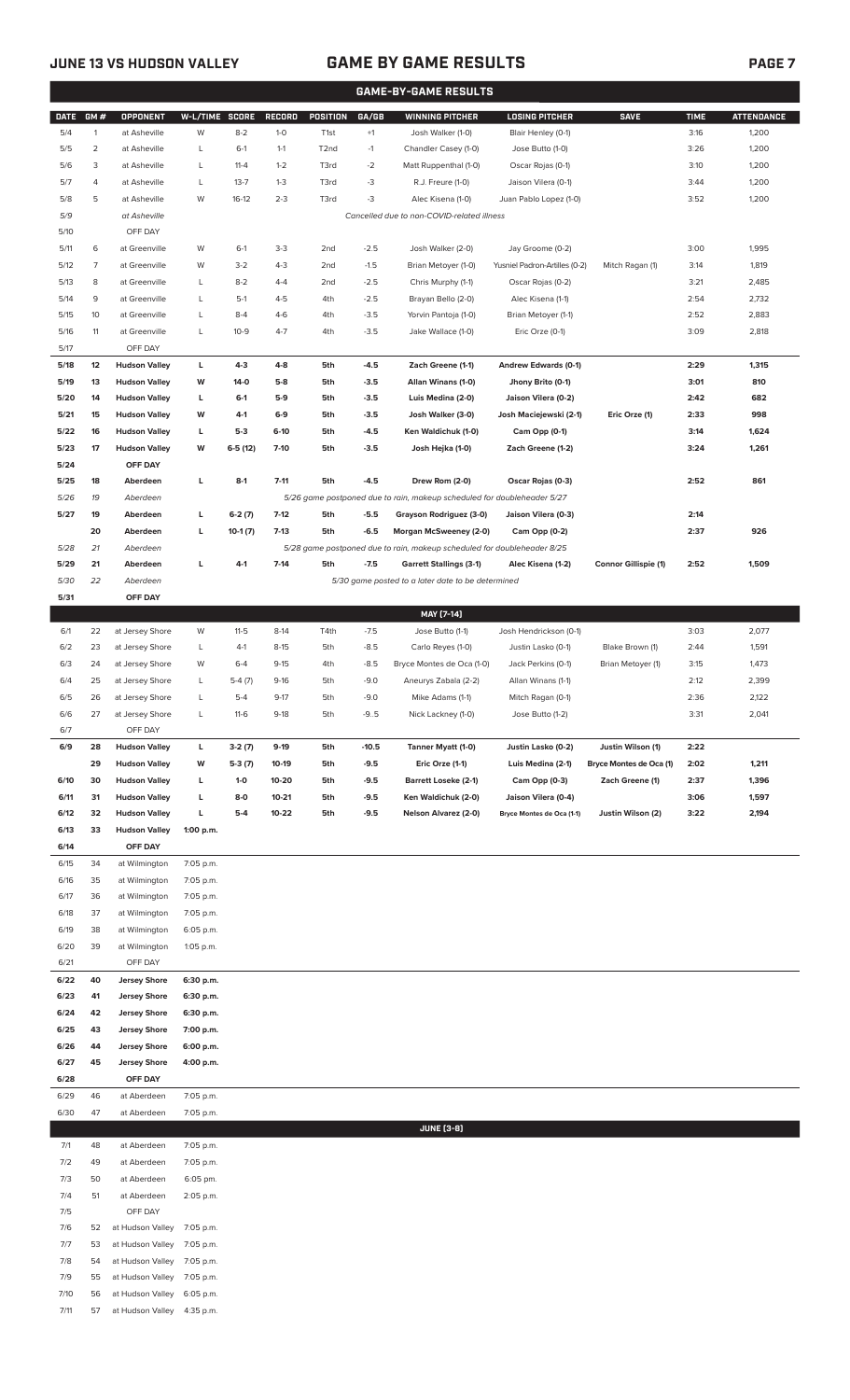### **JUNE 13 VS HUDSON VALLEY GAME-BY-GAME PAGE 8**

| <b>DATE</b> | GM# | OPPONENT                   | W-L/TIME SCORE | RECORD<br><b>POSITION</b><br>GA/GB | <b>WINNING PITCHER</b> | <b>LOSING PITCHER</b> | <b>SAVE</b> | <b>TIME</b> | <b>ATTENDANCE</b> |
|-------------|-----|----------------------------|----------------|------------------------------------|------------------------|-----------------------|-------------|-------------|-------------------|
| 7/12        |     | OFF DAY                    |                |                                    |                        |                       |             |             |                   |
| 7/13        | 59  | <b>Jersey Shore</b>        | 6:30 p.m.      |                                    |                        |                       |             |             |                   |
| 7/14        | 60  | <b>Jersey Shore</b>        | 6:30 p.m.      |                                    |                        |                       |             |             |                   |
|             |     | <b>Jersey Shore</b>        |                |                                    |                        |                       |             |             |                   |
| 7/15        | 61  |                            | 6:30 p.m.      |                                    |                        |                       |             |             |                   |
| 7/16        | 62  | <b>Jersey Shore</b>        | 7:00 p.m.      |                                    |                        |                       |             |             |                   |
| 7/17        | 63  | <b>Jersey Shore</b>        | 6:00 p.m.      |                                    |                        |                       |             |             |                   |
| 7/18        | 64  | <b>Jersey Shore</b>        | 4:00 p.m.      |                                    |                        |                       |             |             |                   |
| 7/19        |     | OFF DAY                    |                |                                    |                        |                       |             |             |                   |
| 7/20        | 65  | Wilmington                 | 6:30 p.m.      |                                    |                        |                       |             |             |                   |
| 7/21        | 66  | Wilmington                 | 6:30 p.m.      |                                    |                        |                       |             |             |                   |
| 7/22        | 67  | Wilmington                 | 6:30 p.m.      |                                    |                        |                       |             |             |                   |
|             |     |                            |                |                                    |                        |                       |             |             |                   |
| 7/23        | 68  | Wilmington                 | 7:00 p.m.      |                                    |                        |                       |             |             |                   |
| 7/24        | 69  | Wilmington                 | 6:00 p.m.      |                                    |                        |                       |             |             |                   |
| 7/25        | 70  | Wilmington                 | 4:00 p.m.      |                                    |                        |                       |             |             |                   |
| 7/26        |     | OFF DAY                    |                |                                    |                        |                       |             |             |                   |
| 7/27        | 71  | at Jersey Shore            | 7:05 p.m.      |                                    |                        |                       |             |             |                   |
| 7/28        | 72  | at Jersey Shore            | 7:05 p.m.      |                                    |                        |                       |             |             |                   |
| 7/29        | 73  | at Jersey Shore            | 7:05 p.m.      |                                    |                        |                       |             |             |                   |
|             |     |                            |                |                                    |                        |                       |             |             |                   |
| 7/30        | 74  | at Jersey Shore            | 7:05 p.m.      |                                    |                        |                       |             |             |                   |
| 7/31        | 75  | at Jersey Shore            | 7:05 p.m.      |                                    |                        |                       |             |             |                   |
|             |     |                            |                |                                    | JULY (0-0)             |                       |             |             |                   |
| 8/1         | 76  | at Jersey Shore            | 1:05 p.m.      |                                    |                        |                       |             |             |                   |
| 8/2         |     | OFF DAY                    |                |                                    |                        |                       |             |             |                   |
| 8/3         | 77  | <b>Hudson Valley</b>       | 6:30 p.m.      |                                    |                        |                       |             |             |                   |
| 8/4         | 78  | <b>Hudson Valley</b>       | 6:30 p.m.      |                                    |                        |                       |             |             |                   |
| 8/5         | 79  | <b>Hudson Valley</b>       | 6:30 p.m.      |                                    |                        |                       |             |             |                   |
|             |     |                            |                |                                    |                        |                       |             |             |                   |
| 8/6         | 80  | <b>Hudson Valley</b>       | 7:00 p.m.      |                                    |                        |                       |             |             |                   |
| 8/7         | 81  | <b>Hudson Valley</b>       | 6:00 p.m.      |                                    |                        |                       |             |             |                   |
| 8/8         | 82  | <b>Hudson Valley</b>       | 4:00 p.m.      |                                    |                        |                       |             |             |                   |
| 8/9         |     | OFF DAY                    |                |                                    |                        |                       |             |             |                   |
| 8/10        | 83  | at Wilmington              | 7:05 p.m.      |                                    |                        |                       |             |             |                   |
| 8/11        | 84  | at Wilmington              | 7:05 p.m.      |                                    |                        |                       |             |             |                   |
| 8/12        | 85  | at Wilmington              | 7:05 p.m.      |                                    |                        |                       |             |             |                   |
| 8/13        | 86  | at Wilmington              | 7:05 p.m.      |                                    |                        |                       |             |             |                   |
|             |     |                            |                |                                    |                        |                       |             |             |                   |
| 8/14        | 87  | at Wilmington              | 6:05 p.m.      |                                    |                        |                       |             |             |                   |
| 8/15        | 88  | at Wilmington              | 1:05 p.m.      |                                    |                        |                       |             |             |                   |
| 8/16        |     | OFF DAY                    |                |                                    |                        |                       |             |             |                   |
| 8/17        | 89  | at Hudson Valley 7:05 p.m. |                |                                    |                        |                       |             |             |                   |
| 8/18        | 90  | at Hudson Valley           | 7:05 p.m.      |                                    |                        |                       |             |             |                   |
| 8/19        | 91  | at Hudson Valley           | 7:05 p.m.      |                                    |                        |                       |             |             |                   |
| 8/20        | 92  | at Hudson Valley           | 7:05 p.m.      |                                    |                        |                       |             |             |                   |
| 8/21        | 93  | at Hudson Valley           | 6:05 p.m.      |                                    |                        |                       |             |             |                   |
|             |     |                            |                |                                    |                        |                       |             |             |                   |
| 8/22        | 94  | at Hudson Valley           | 4:35 p.m.      |                                    |                        |                       |             |             |                   |
| 8/23        |     | OFF DAY                    |                |                                    |                        |                       |             |             |                   |
| 8/24        | 95  | Aberdeen                   | 6:30 p.m.      |                                    |                        |                       |             |             |                   |
| 8/25        | 96  | Aberdeen                   | 5:00 p.m.      |                                    |                        |                       |             |             |                   |
|             | 97  | Aberdeen                   | DH             |                                    |                        |                       |             |             |                   |
| 8/26        | 98  | Aberdeen                   | 6:30 p.m.      |                                    |                        |                       |             |             |                   |
| 8/27        | 99  | Aberdeen                   | 7:00 p.m.      |                                    |                        |                       |             |             |                   |
| 8/28        | 100 | Aberdeen                   | 6:00 p.m.      |                                    |                        |                       |             |             |                   |
|             |     |                            |                |                                    |                        |                       |             |             |                   |
| 8/29        | 101 | Aberdeen                   | 4:00 p.m.      |                                    |                        |                       |             |             |                   |
| 8/30        |     | OFF DAY                    |                |                                    |                        |                       |             |             |                   |
| 8/31        | 102 | Wilmington                 | 6:30 p.m.      |                                    |                        |                       |             |             |                   |
|             |     |                            |                |                                    | AUGUST (0-0)           |                       |             |             |                   |
| 9/1         | 103 | Wilmington                 | 6:30 p.m.      |                                    |                        |                       |             |             |                   |
| 9/2         | 104 | Wilmington                 | 6:30 p.m.      |                                    |                        |                       |             |             |                   |
| 9/3         | 105 | Wilmington                 | 7:00 p.m.      |                                    |                        |                       |             |             |                   |
| 9/4         | 106 | Wilmington                 | 6:00 p.m.      |                                    |                        |                       |             |             |                   |
| 9/5         | 107 | Wilmington                 |                |                                    |                        |                       |             |             |                   |
|             |     |                            | 4:00 p.m.      |                                    |                        |                       |             |             |                   |
| 9/6         |     | OFF DAY                    |                |                                    |                        |                       |             |             |                   |
| 9/7         | 108 | at Hudson Valley           | 7:05 p.m.      |                                    |                        |                       |             |             |                   |
| 9/8         | 109 | at Hudson Valley           | 7:05 p.m.      |                                    |                        |                       |             |             |                   |
| 9/9         | 110 | at Hudson Valley           | 7:05 p.m.      |                                    |                        |                       |             |             |                   |
| 9/10        | 111 | at Hudson Valley           | 7:05 p.m.      |                                    |                        |                       |             |             |                   |
| 9/11        | 112 | at Hudson Valley           | 6:05 p.m.      |                                    |                        |                       |             |             |                   |
| 9/12        | 113 | at Hudson Valley           | 4:35 p.m.      |                                    |                        |                       |             |             |                   |
|             |     |                            |                |                                    |                        |                       |             |             |                   |
| 9/13        |     | OFF DAY                    |                |                                    |                        |                       |             |             |                   |
| 9/14        | 114 | <b>Jersey Shore</b>        | 6:30 p.m.      |                                    |                        |                       |             |             |                   |
| 9/15        | 115 | <b>Jersey Shore</b>        | 6:30 p.m.      |                                    |                        |                       |             |             |                   |
| 9/16        | 116 | <b>Jersey Shore</b>        | 6:30 p.m.      |                                    |                        |                       |             |             |                   |
| 9/17        | 117 | <b>Jersey Shore</b>        | 7:00 p.m.      |                                    |                        |                       |             |             |                   |
| 9/18        | 118 | <b>Jersey Shore</b>        | 4:00 p.m.      |                                    |                        |                       |             |             |                   |
| 9/19        | 119 | <b>Jersey Shore</b>        | 1:00 p.m.      |                                    |                        |                       |             |             |                   |
|             |     |                            |                |                                    |                        |                       |             |             |                   |

**SEPTEMBER (0-0)**